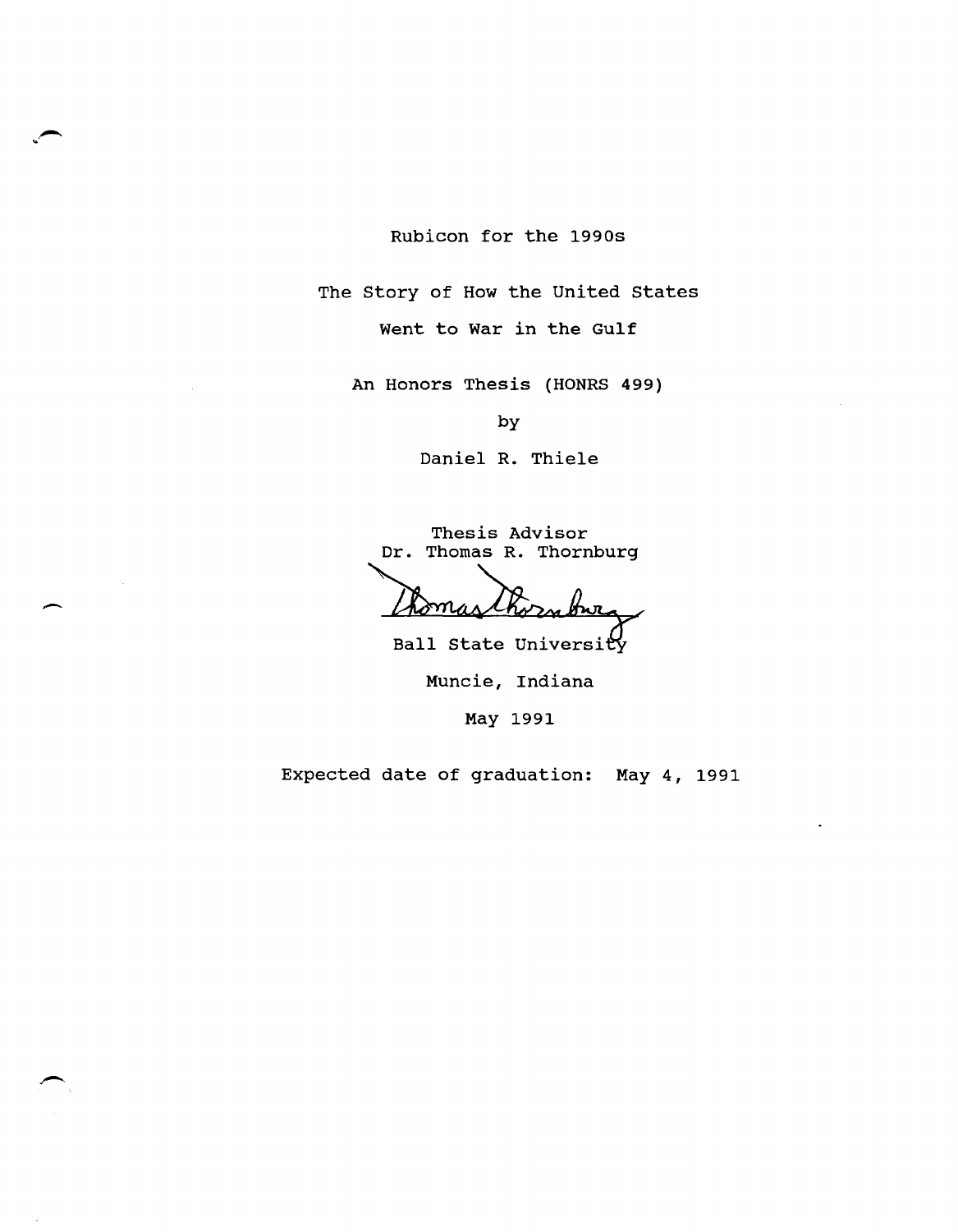Sf Co'l Thesis  $1 - Y$ 2,159  $.74$  $195!$ *,-T,s* 

## RUBICON FOR THE 1990s

## The Story of How the United States

# went to War In the Gulf

The date was January 10, 49 B.C. The Rubicon was a river that divided part of Roman Italy from the province of Cisalpine Gaul. Julius Caesar was commanding troops in Gaul and had gained much influence with the people of Gaul and Rome. Gnaeus Pompey and the Roman Senate began to fear Caesar's power, so they ordered him to give up his command. Caesar refused, and instead led his troops across the Rubicon River and into Roman Italy. This was a forbidden action, and it resulted in a civil war that Caesar won to take control of the Roman Empire. The Rubicon has come to mean a dividing line, or the moment of truth in an important matter, especially war. To "cross the Rubicon" means to make a decision that cannot be changed.<sup>1</sup>

On January 16, 1991, President George Bush ordered united states military forces to lead a united Nations coalition to war against Iraq. Exactly five and one-half months before, Saddam Hussein had led Iraqi forces into neighboring Kuwait. Saddam claimed Kuwait rightfully belonged to Iraq. George Bush ordered U.S. troops to the region and demanded that Iraq withdraw at once. "Iraq will not be permitted to annex Kuwait. That's not a threat, or a boast, that's just the way it's going to be," said the President.<sup>2</sup> Bush left no room for positioning in his statement. It could only be interpreted one way: the United states was preparing to do much more than simply condemn this action by Iraq. George Bush was backing his rhetoric with a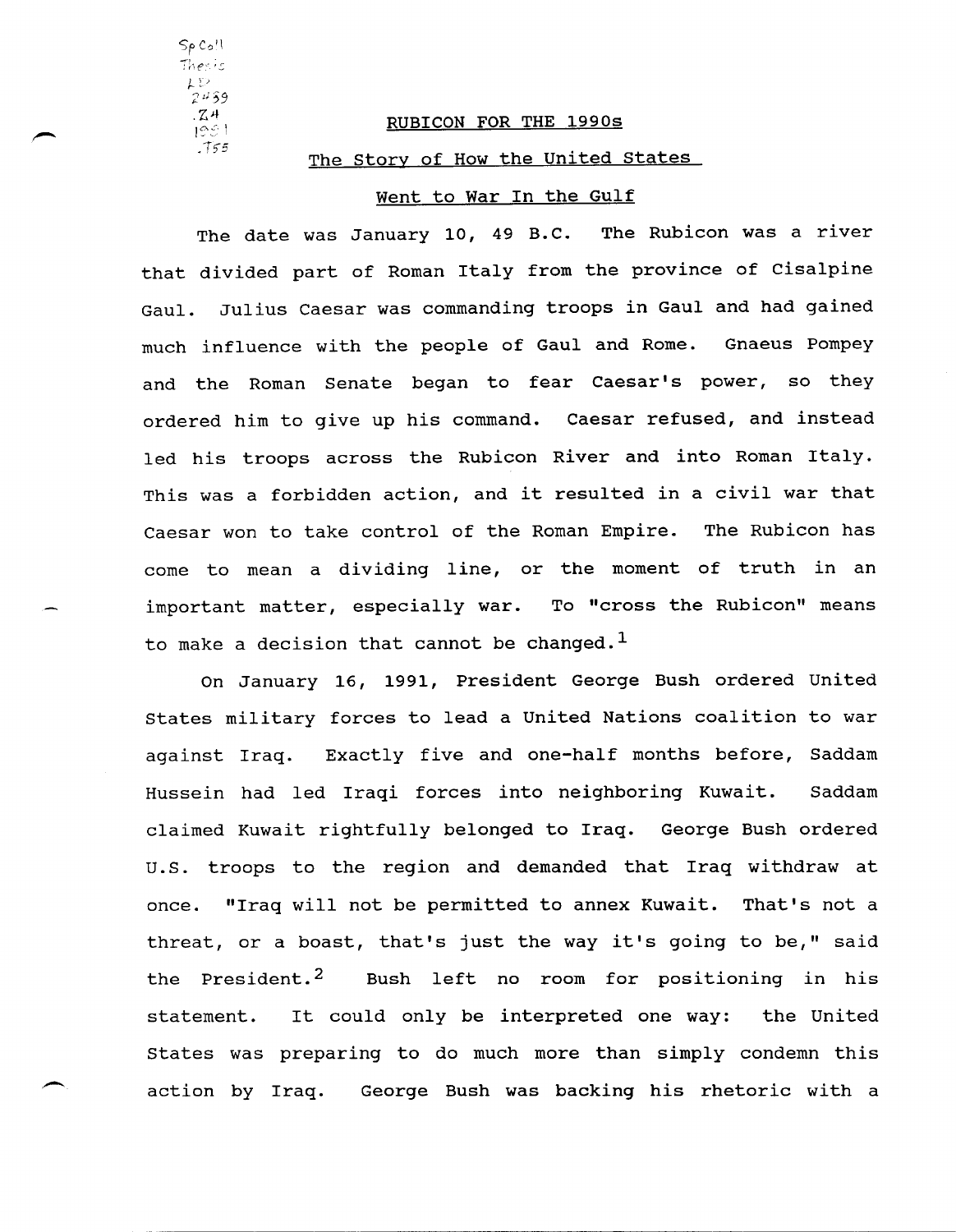willingness to go to war. Conservative columnist Patrick Buchanan wrote, "The Presidency of George Bush is on the line. He has crossed the Rubicon. There is no turning back.  $13$ 

Even if there was no "room" for turning back, there was certainly time. From August 2, 1990, to January 16, 1991, the united states of America struggled with the notion of going to war. The United states did not have a reputation for eagerly entering conflict. During World War One, it took the loss of the Lusitania and 128 American lives to convince the u.s. to go to war. In World War Two, the bombing of Pearl Harbor finally convinced Americans this was their fight. At Vietnam, the Tonkin Gulf incident gave President Lyndon Johnson the mandate to escalate the war.<sup>4</sup> President Bush had no evidence of a similar direct attack upon American territory or citizens.

In addition, a November united Nations mandate called for Iraq to be out of Kuwait by January 15, 1991, or face the use of force. This placed the united states and President Bush in an unusual position. America, as the leader of the U.N. coalition in the gulf, had received a diplomatic "green light for war" from the world community. Yet the united states had well over a month to think about the prospects of conflict. Lance Morrow wrote, "Rarely before has a nation had such leisure for premeditation of war--or for premonition of its consequences."<sup>5</sup>

This essay will focus on the "premeditation of war," that is, how the President, opinion leaders, and citizens of the united states reacted to and shaped events in the Persian Gulf between August of 1990 and January of 1991. First, the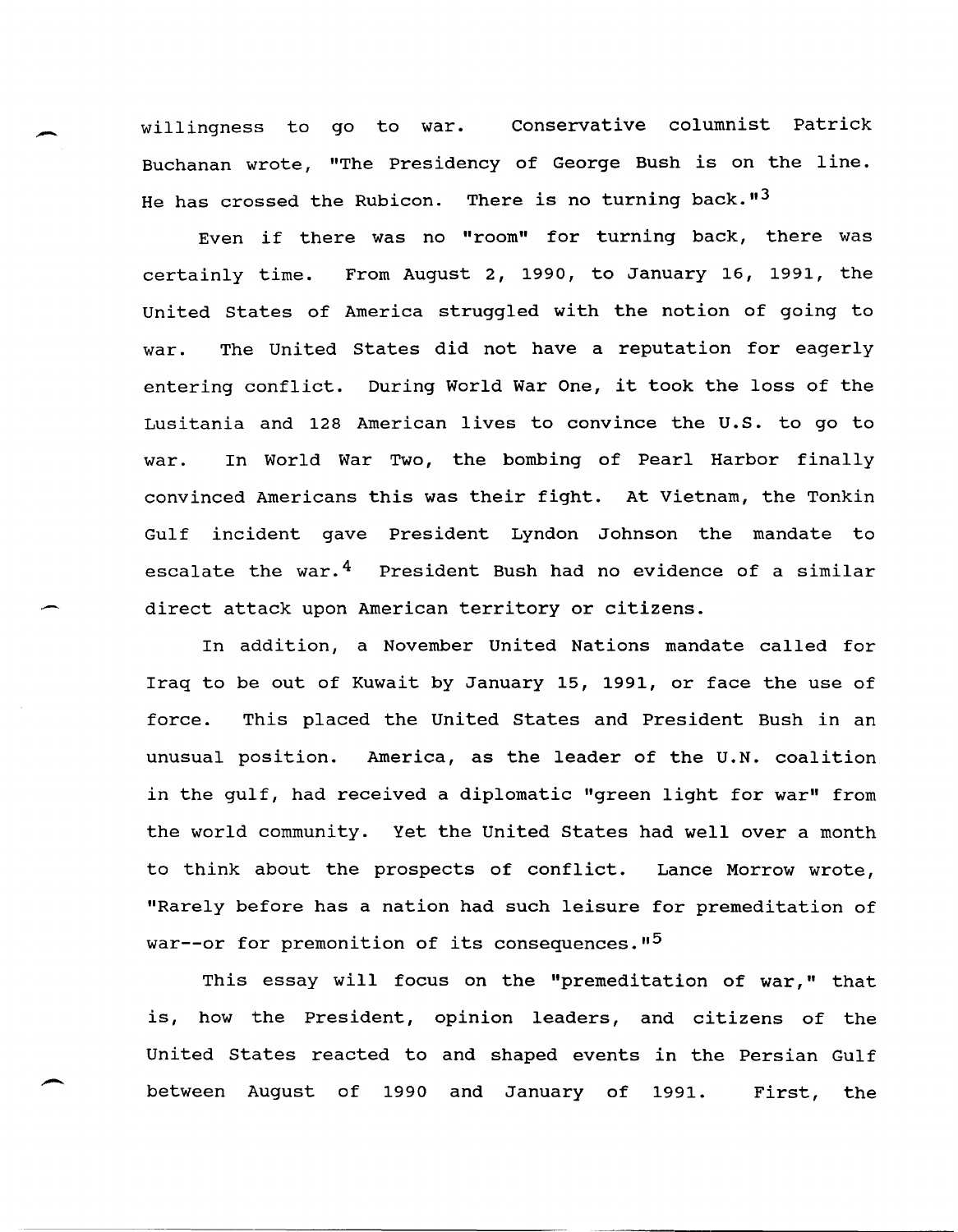President's role in creating the defensive alliance will be examined. Second, the effect of sanctions and the role of the United Nations will be considered. Third, this essay will identify the shift in U.S. policy from a defensive force to an offensive one, and the opposition this change met. Finally, the role of the soviet union and the final pre-war positioning of Iraq will be discussed.

 $\overline{\phantom{a}}$ 

.-

On August 2, 1990, Iraqi tanks and troops poured into the neighboring country of Kuwait. Within hours, all notable resistance had ceased. Iraqi President Saddam Hussein claimed that Kuwait was actually Iraq's 19th province, and that Kuwaiti oil rightfully belonged to Iraq. President Bush responded swiftly to the invasion, stating, "This will not stand, this aggression against Kuwait."<sup>6</sup> On August 7, the President ordered u.S. aircraft, ships, and troops to the region. The 82nd Airborne was among the first units to arrive, along with Navy SEALS and the Army's Delta Force. The initial goal of the U.S. was to have 125,000 troops in the region.<sup>7</sup>

President Bush announced four goals of u.S. policy during an August 8 nationally televised speech: withdrawal of Iraq from Kuwait, restoration of Kuwait's legitimate government, stabilization of the gulf area, and protection of Americans in the Middle East.<sup>8</sup> The President also reassured American people that "the mission of our troops is wholly defensive."<sup>9</sup> Saddam Hussein responded on August 9 by officially annexing Kuwait and closing the Iraqi borders.

Facing a shortage of soldiers, Bush began activating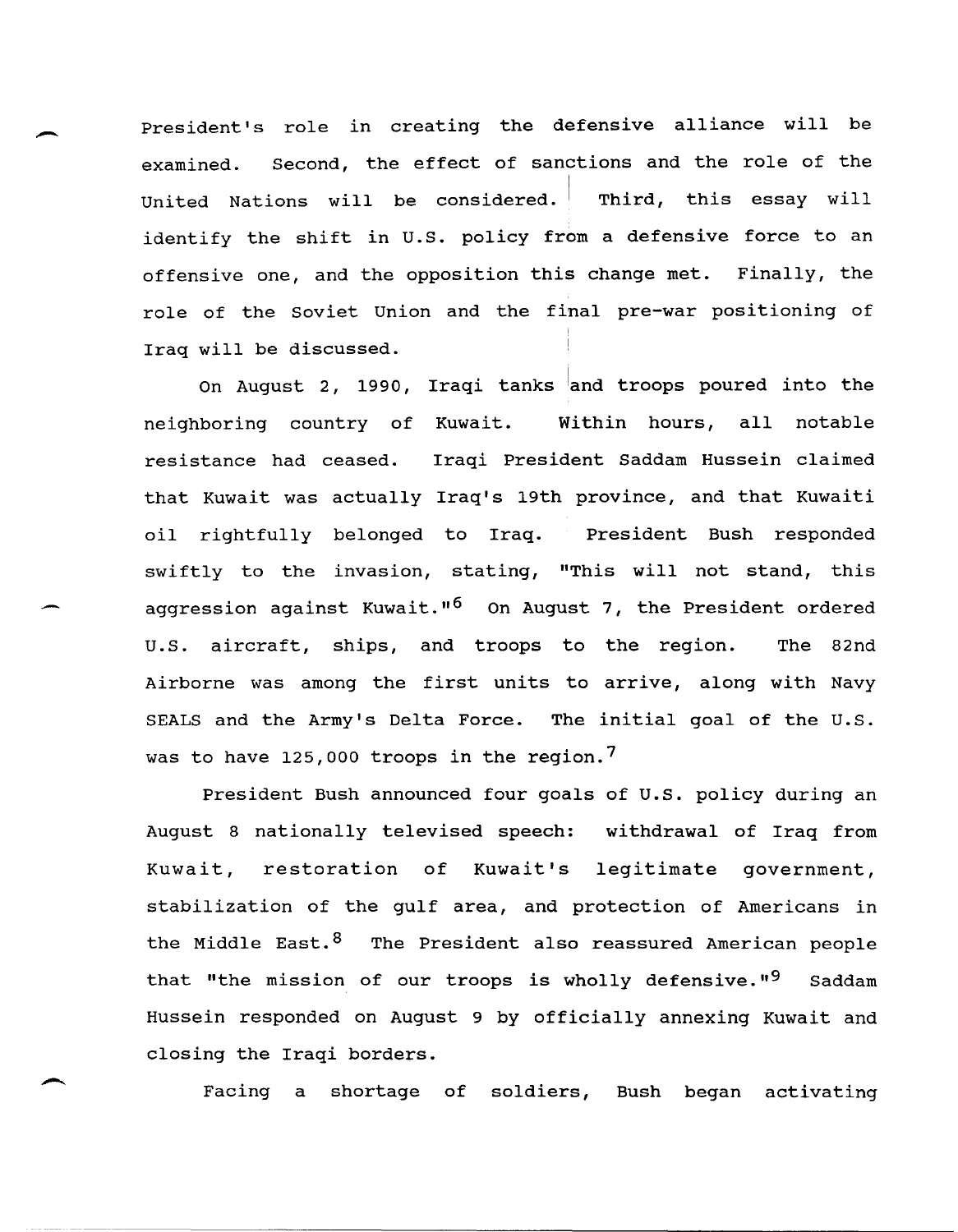reservists for duty at home and in the gulf. According to Newsweek, "The Pentagon began what was clearly the biggest U. S. mobilization since the Vietnam War."10 President Bush "nationalized" hundreds of civilian aircraft to aid in the mass transport to the Middle East. The strategy seemed to be working. Further Iraqi aggression no longer appeared likely. $^{11}$  There was little dissent against u.s. policy at this point. In fact, a poll taken on August 8-9 indicated 77% of Americans supported the way the President had handled the situation.<sup>12</sup>

 $\overline{\phantom{a}}$ 

-

President Bush acted quickly to secure support from allies. within a week of the invasion he had made 35 phone calls to leaders of foreign countries. The results were impressive: Bush lined up the U.N. Security Council, Japan, the USSR, Turkey, Saudi Arabia, Europe, and the Arab League to join the coalition against Saddam Hussein.<sup>13</sup> Saudi Arabia's King Fahd agreed to allow U.S. forces to fortify his country. In return for his cooperation, Fahd got U.S. assurances that he would not be abondoned suddenly, but that American forces would leave if he asked.<sup>14</sup> Several Arab nations condemned Saddam Hussein for the invasion.

Another show of support for the U.S. was the monetary aid promised by several countries. Japan and Germany donated billions to the Middle East cause.  $15$  Saudi Arabia and the exiled government of Kuwait pledged even more money.

It was especially important for Washington and Moscow to show a unified front, so that Saddam Hussein couldn't use Cold War politics to his advantage. To that end, U.S. Secretary of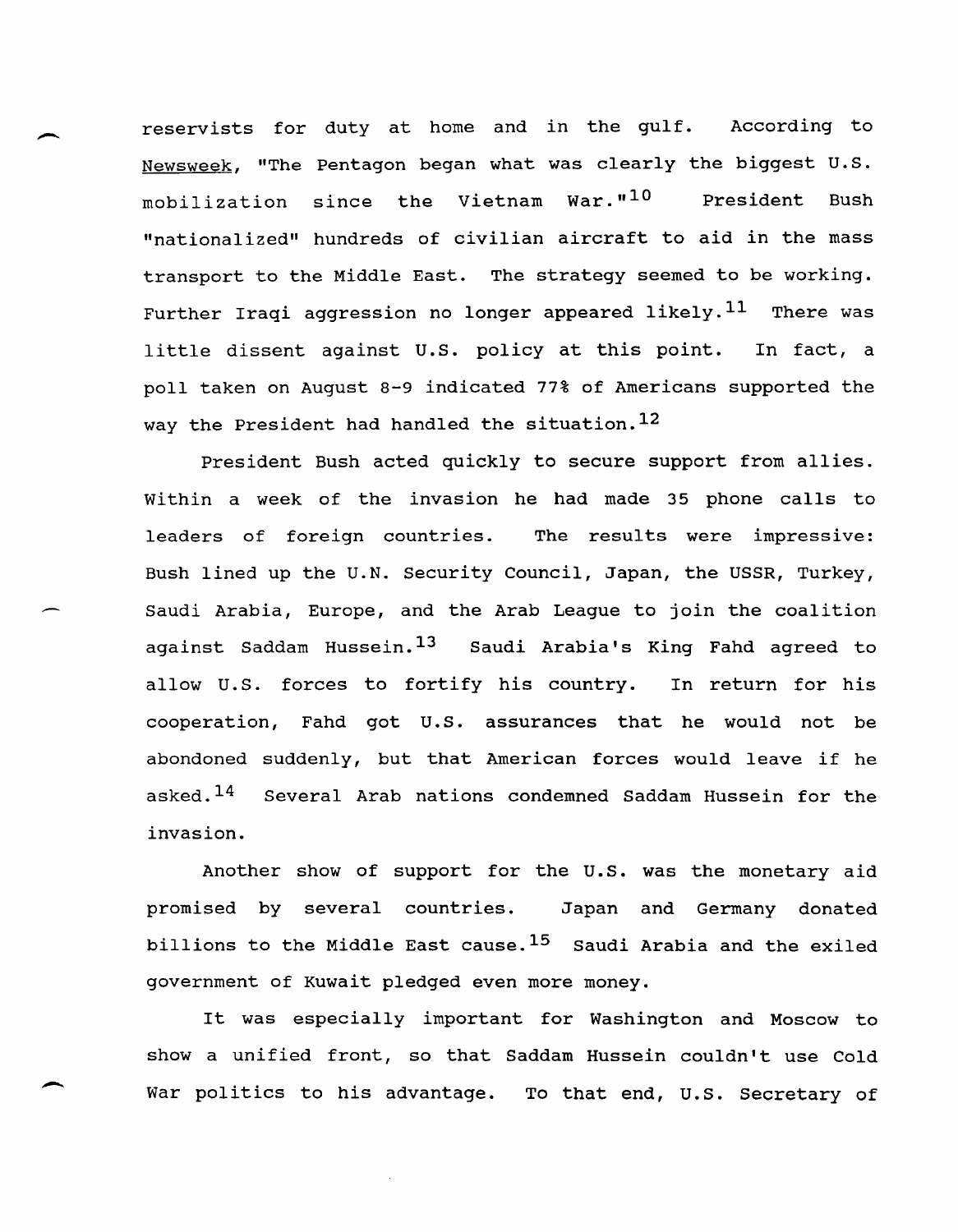state James Baker met with Soviet Foreign Minister Eduard Shevardnadze on August 3. Together, they issued a statement condemning Iraq for its invasion.<sup>16</sup> In September, during a hastily-arranged summit, Presidents Bush and Gorbachev declared that they were "united in the belief that Iraq's aggression must not be tolerated."17

-

-

The Middle East crisis also initiated some strange alliances. On September 14, the u.S. agreed to work with Syria to stop Saddam, despite Syrian President Assad's involvement with the bombing of the Marine barracks in Lebanon.<sup>18</sup> This represented a major change in U.S. policy. Yet there was little outcry by the American public.

Saddam Hussein also tried to shore up his alliances. First, he "sued for peace" with Iran, whom he had been warring with throughout the 1980s. Saddam gave up all the land he had taken from Iran during their war. In return, he was able to secure his eastern border and transfer thousands of troops south to the Kuwait area. Saddam also encouraged his fellow Arabs to join a Holy War against America. 19 President Bush insisted this tactic wouldn't work, but the Arab world was not completely unified against Saddam Hussein. Said one senior official of an Arab organization, "Even if Saddam was wrong, we can't allow the United States to simply come and destroy a fellow brother Arab state. $n20$ 

As he pulled together this international alliance, President Bush also began to pull together the American people. Bush knew he needed to have a good rationale for sending u.s. troops into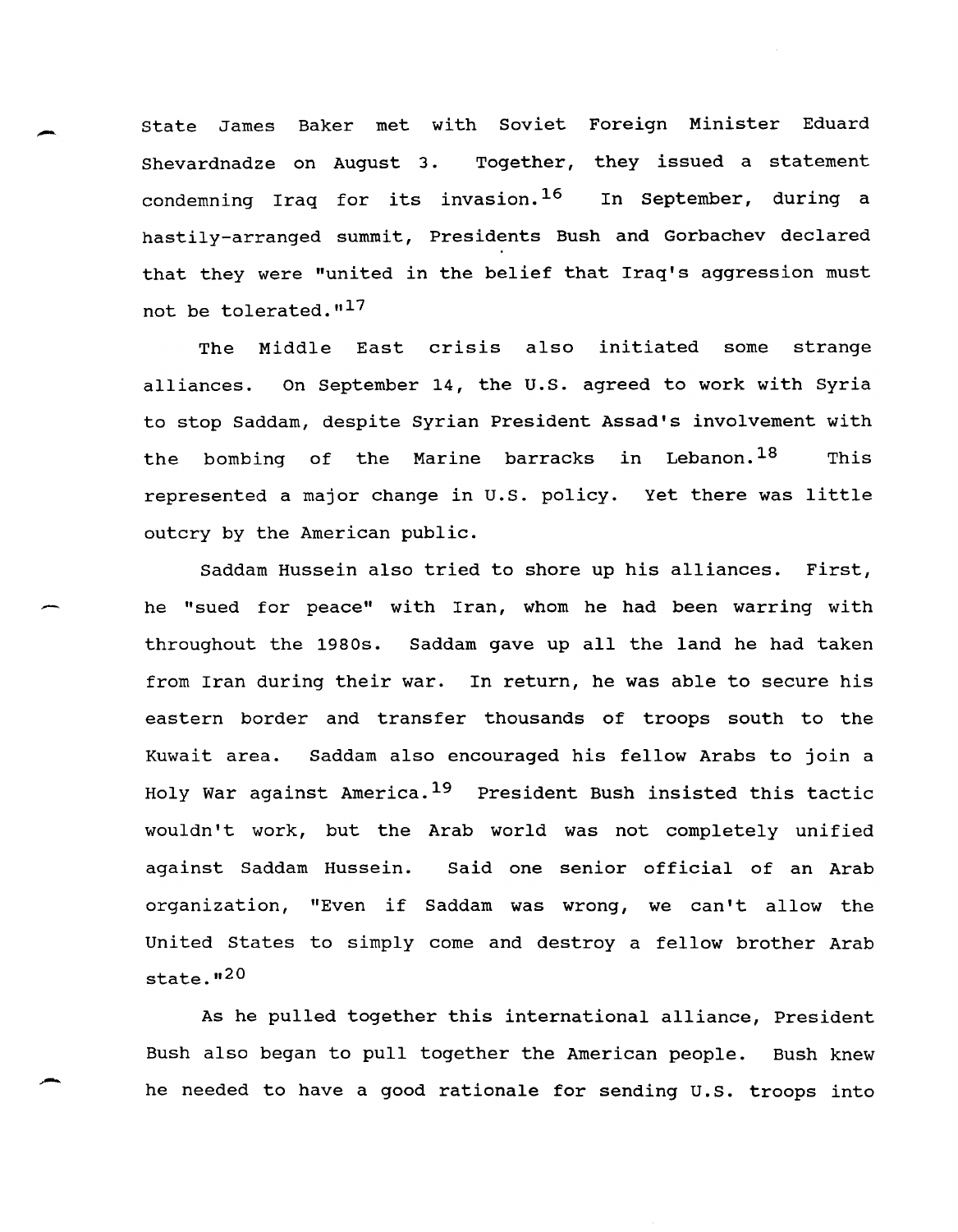harm's way. Something noble had to be at stake. As Strobe Talbott put it, "Every time the U.S. has fought a major war in this century, its goals have included the defense of a principle larger than our own self-interest."<sup>21</sup> President Bush made the case for principle during his August 8 address to the nation:

> I ask your support in a decision I've made to stand up for what's right and condemn what's wrong--all in the cause of peace . . . It is the world's problem . . . standing up for our principle is an American tradition. 22

President Bush grew up with the World War Two generation. He believed very strongly that the United states had a moral obligation to take the lead in international affairs.<sup>23</sup>

Another argument in favor of war advanced by the Bush Administration was that Saddam had to be stopped, and if the world waited, the struggle would be worse later. This argument was also advanced by many commentators and journalists. William Rusher of the National Review wrote, "The goal of the realists is to rid the world of a proven war-starter before he takes more hostages next week and before he gets nuclear missles in four years."<sup>24</sup> Newsweek said simply, "Awful as war can be, failing to fight it can be worse, especially if if means fighting a bigger and nastier war later on."<sup>25</sup>

The President himself chose to go even further: Bush likened the gulf situation to that of Europe during the 1930s. "The President has . . . compared Saddam to Hitler, who is identified in the public mind as a ruler so vicious that the only

--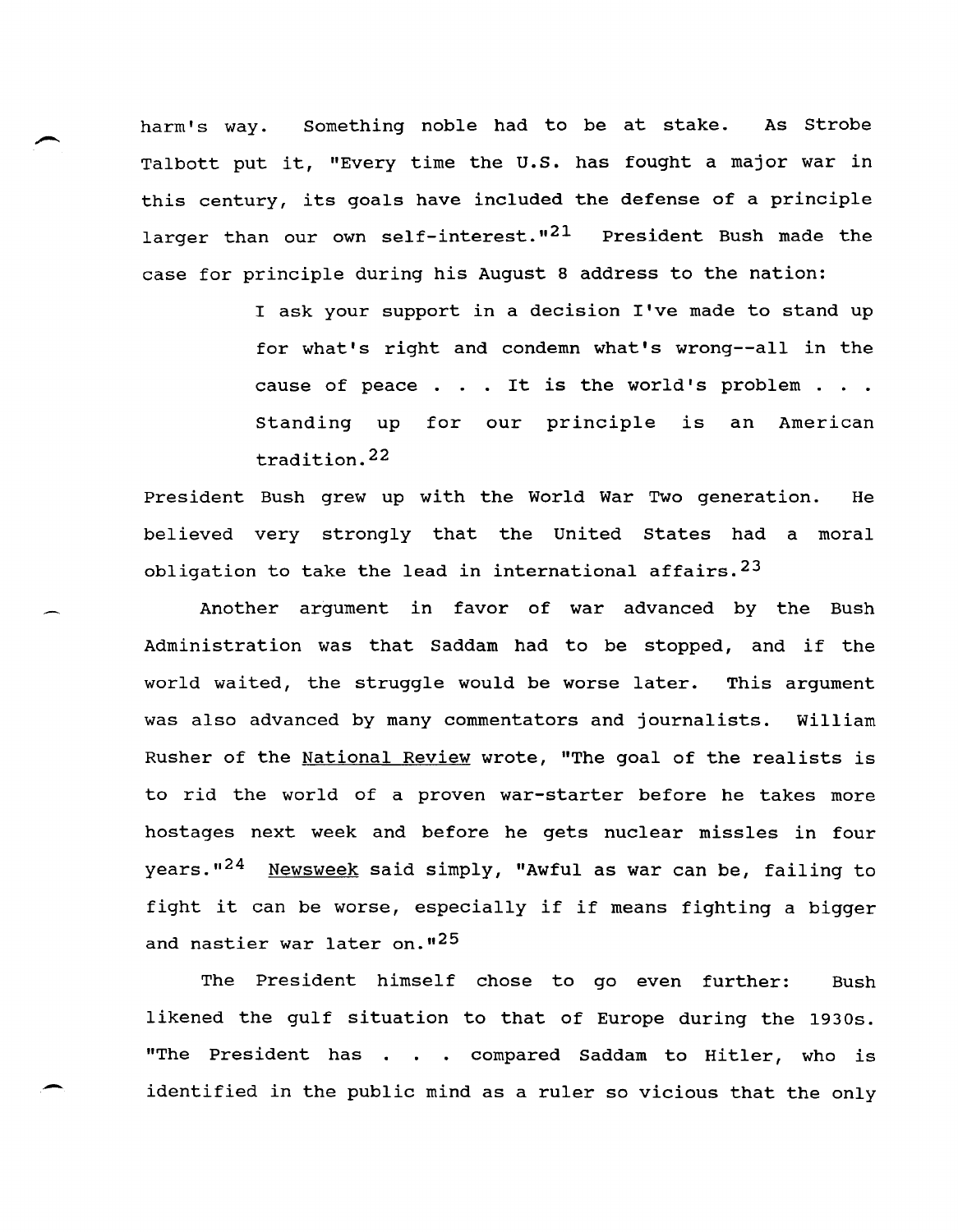solution is to destroy him," wrote George Church.<sup>26</sup> George Bush played to this theme during his August 8 address: "Iraqi tanks stormed in blitzkrieg fashion through Kuwait in a few short hours . . . As was the case in the 1930s, we see in Saddam Hussein an aggressive dictator threatening his neighbors.  $127$ 

A third argument pressed by those who called for war was the need to protect the security of the world economy and oil supply. This was not a new argument: in 1980 Jimmy Carter had named the oil supply of the West to be a matter of national security.<sup>28</sup> Saddam Hussein gave this matter renewed importance. Saudi Arabia had 19% of the world's proven oil reserves.<sup>29</sup> With the oil he already had in Iraq and Kuwait, Saddam could control a commanding share of the world's oil if he could take Saudi Arabia. President Bush said, "Our country now imports nearly half the oil it consumes and could face a major threat to its economic independence."<sup>30</sup> Time writer George Church was even blunter: "What is at stake is the power to shut off heat in millions of homes, freezing the old and frail; to close down factories and utility plants, causing mass unemployment . . . "<sup>31</sup> The Bush Administration also underscored the importance of jobs in the qulf situation. President Bush said that Saddam's aggression threatened "our jobs, our way of life, our own freedom and the freedom of friendly countries."<sup>32</sup> Secretary of State Baker put it this way: "If you want to sum it up in one word, it's  $j$ obs. $133$ 

Another rationale for war given by the Bush team and others was Saddam Hussein's use of chemical weapons on his own people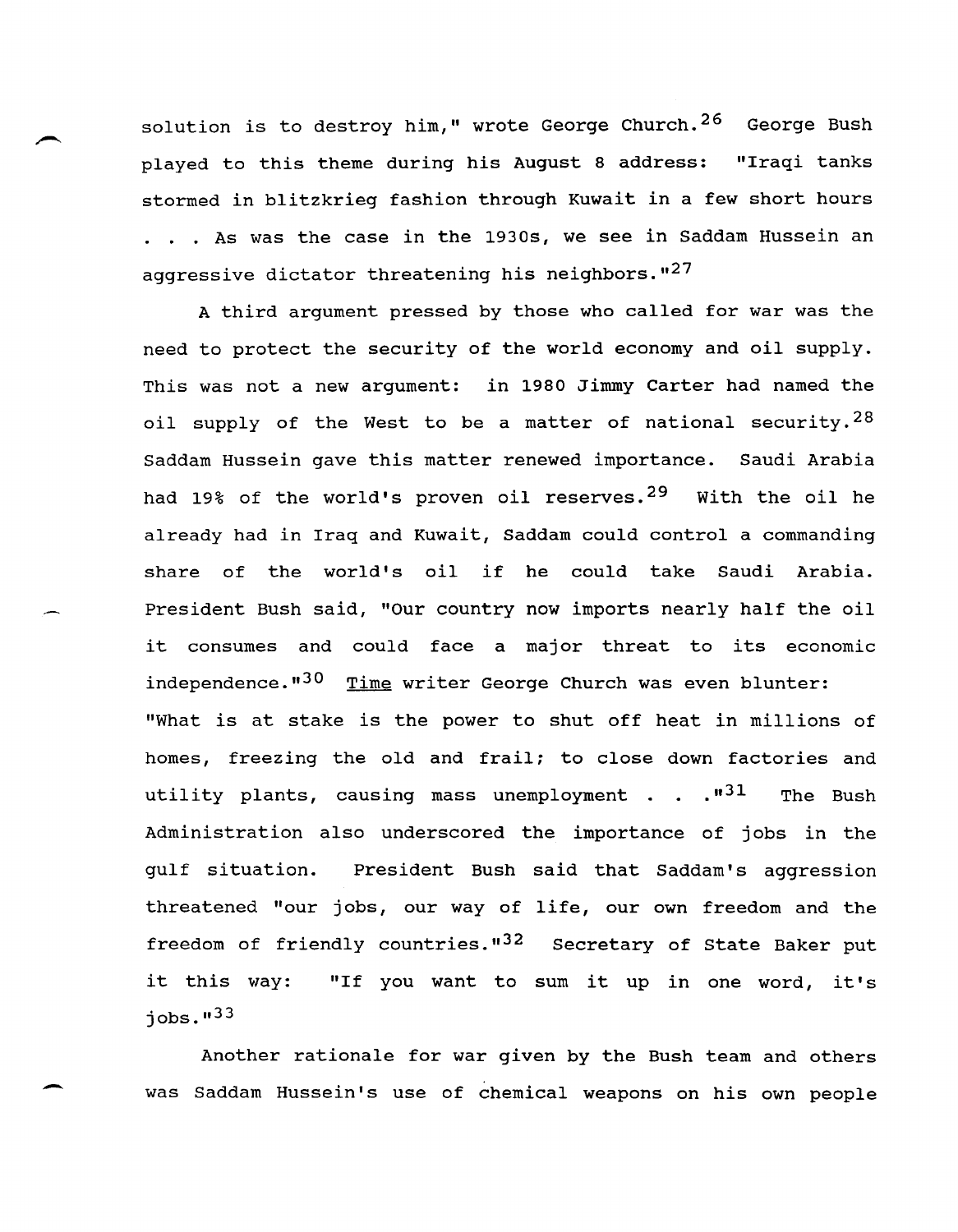(the Kurds), and his potential to someday have nuclear weapons. Saddam was known to have mustard gas (which attacks the lungs), sarin gas (which attacks the nerves and kills instantly), and tabun gas (a weaker form of sarin gas).<sup>34</sup> Particularly troublesome for the U.S. military was the desert climate. The troops had been issued chemical suits, but most experts claimed the suits couldn't be worn for more than an hour in the desert heat.<sup>35</sup> Shortly after the August 2 invasion of Kuwait, official u.S. government estimates confirmed that Iraq was still five to ten years away from having access to nuclear weapons.<sup>36</sup> Still, those supporting war action by the u.s. used the nuclear threat in addition to other arguments. Wrote George Church, "[Saddam] will use chemical, bacterioligical and, one day, nuclear weapons. Millions may die. $137$  Of all the arguments for war, the nuclear threat seemed to be the most effective in generating public support.<sup>38</sup>

-

--

One of the most impressive campaigns by George Bush was his effort to gain international backing for the coalition to stop Saddam Hussein. The focal point of this effort was the united Nations. The U.N. had two fixtures in place that greatly helped the Bush coalition. Article 51 of the U.N charter allows force to be used in self defense of an attack by the nation being attacked and nations coming to its aid. Article 42 of the charter empowers the Security Council to take measures to maintain or restore international peace and security.<sup>39</sup> The U.N. also passed two crucial resolutions which made the allied effort possible. On August 25, the Security Council voted to condemn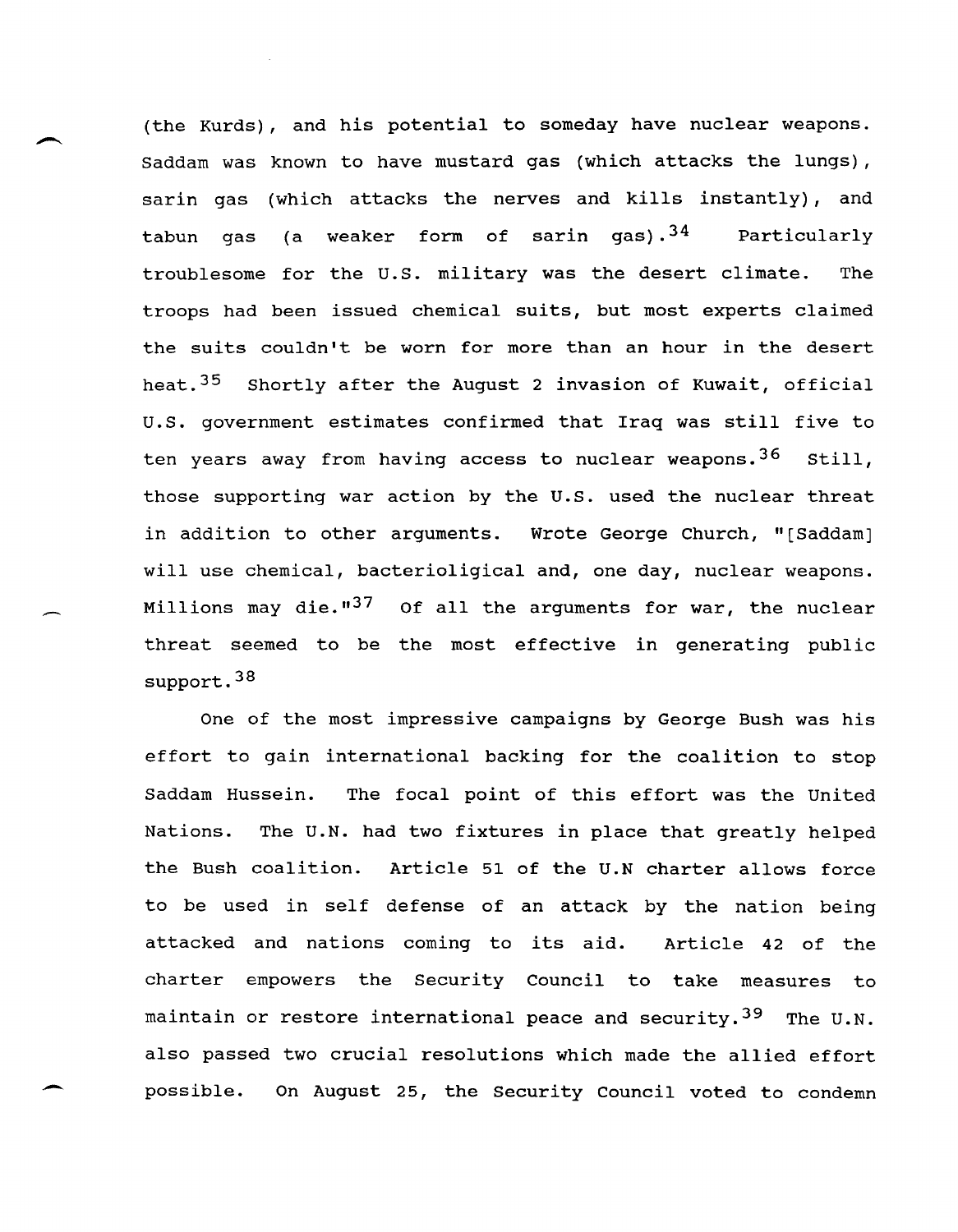Iraq and called for U.N. action. This gave Bush early support. Then on November 29, the security Council set January 15, 1991, as the deadline for Iraq to leave Kuwait. The Security Council authorized the U.N. forces, led by the united States, to use force if this deadline was not met. <sup>40</sup>

President Bush used sanctions early on as a weapon in his campaign against Saddam Hussein. On August 2, the united States cut off trade with Iraq. The President promptly froze \$30 million in Iraqi assets, persuaded Europe and Japan to join him in the embargo, and convinced the Soviet Union to cut off aid to Iraq.41 On August 5 President Bush began a blockade of Iraq's ports. One day later the U. N. imposed a world-wide trade embargo.

The economic struggle soon intensified. In late August the U.N. approved the use of force to support the trade embargo against Iraq. In response to the embargo, Saddam Hussein threatened to destroy the oil fields of the gulf region. (He would later start several oil fires.) On September 25 the U.N. voted to cut off air traffic to and from Iraq.

Sanctions also provoked the first serious gulf-related policy disagreement within the U.S. The Bush Administration was growing restless waiting for sanctions to take effect. The President didn't feel the embargo was having the desired effect. Senator Sam Nunn of Georgia pressed for more time for the sanctions: "If we have war, we are never going to know whether they would have worked."<sup>42</sup> Members of the Institute for International Economics felt sanctions would work, writing,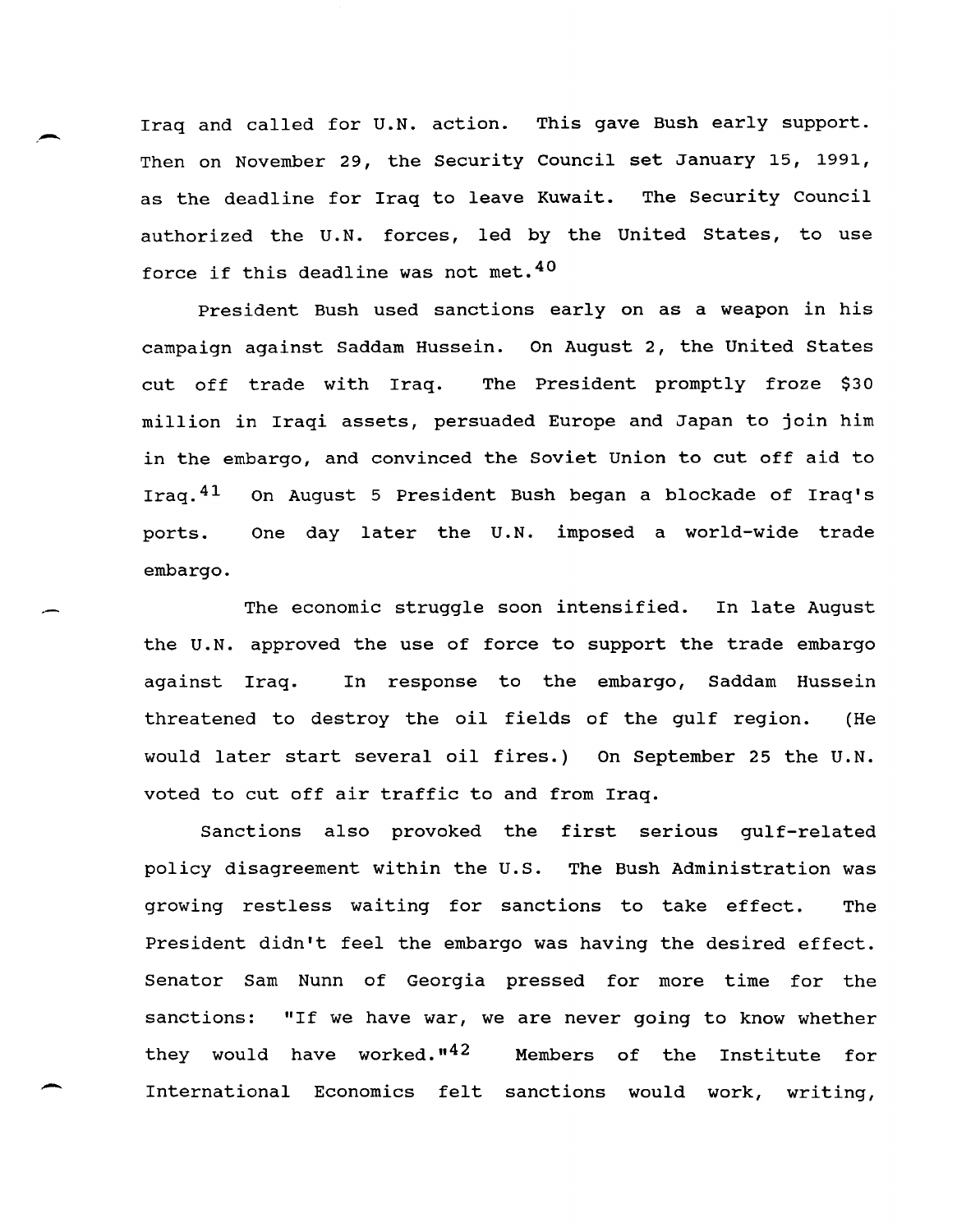"Iraq's GNP is likely to decrease by 48 percent as a result of the sanctions.<sup>143</sup> Even within the Bush Administration, there was some support for sanctions. CIA chief William Webster said he felt sanctions would be seriously affecting Iraq by summer of 1991. 44

Those who opposed relying on sanctions to beat Saddam claimed there were holes in the embargo. As early as september, Newsweek reported that China, India, and Iran were preparing to sell food and medicine to Iraq under a "humanitarian" purpose clause in the U.N. embargo resolution.<sup>45</sup> The Wall Street Journal reported that smugglers were common along the Iraqi borders with Turkey and Iran, and that this activity was undermining the U.N. embargo. 46 George Bush did not seem to be showing patience with sanctions or Iraq. Said the President, "Sand is running through the glass for  $Iraq.$ <sup>17</sup>

-

--

When the President felt sanctions might not get Saddam Hussein out of Kuwait, he began to explore other options. One of these options was a military attack against Iraq. George Bush had plenty of encouragement here. Newsweek reported in early September that "Bush's Arab allies believe that force will eventually be needed to drive Saddam out of Kuwait and end for good his threat to the region."<sup>48</sup> Richard Perle wrote in the New York Times that what was needed was a "Desert Sword."<sup>49</sup>

During October and November, the U. S. announced new troop arrivals that boosted the desert force to 400,000+. The President also began to speak of a possible military attack against Iraq. Bush said the new troop buildup would give U.S.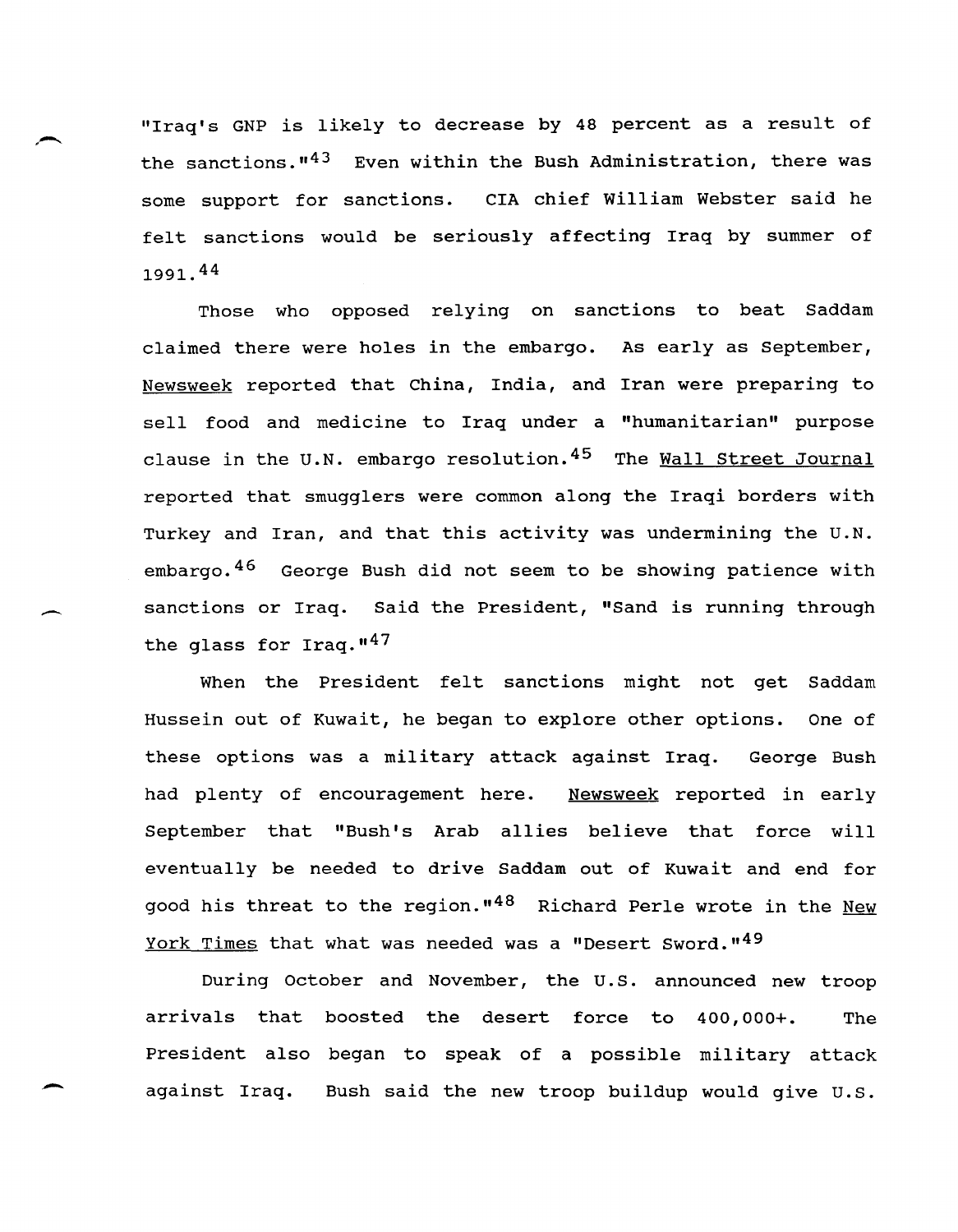commanders "an adequate offensive military option should that be necessary."<sup>50</sup> The President also made it clear that the qulf coalition had a new objective beyond the liberation of Kuwait: Iraq's warfare capabilities had to be destroyed. "The status-quo ante will not be enough," said the President.<sup>51</sup>

.-

",.-,

-

This announced switch from a defensive force to an offensive one triggered a wave of dissent from many Americans. Nancy Gibbs wrote, "Bush's switch  $\ldots$  from a defensive to an offensive strategy has raised all sorts of questions."<sup>52</sup> There was a feeling in the U.S. that it was not America's job to attack Iraq and liberate Kuwait. Patrick Buchanan wrote:

> While the country still supports President Bush's "line in the sand" in Saudi Arabia, it is deeply apprehensive over losing thousands of U.S. troops liberating a Kuwait whose own army ran away without a fight. If they wouldn't die for their emir, why should the U.S. Marine Corps?<sup>53</sup>

Some were even bolder in their opposition to offensive action. Alex Molnar, a University of Wisconsin professor and father of a Marine in the gulf, wrote an open letter to President Bush in the New York Times: "If, as I expect, you eventually order American soldiers to attack Iraq then it is God who will have to forgive you. I will not."<sup>54</sup>

Rowland Evans and Robert Novak reported that even the President's key foreign policy advisors, including the Secretaries of State and Defense, were growing skeptical of offensive military action.<sup>55</sup> The reason for this loss of support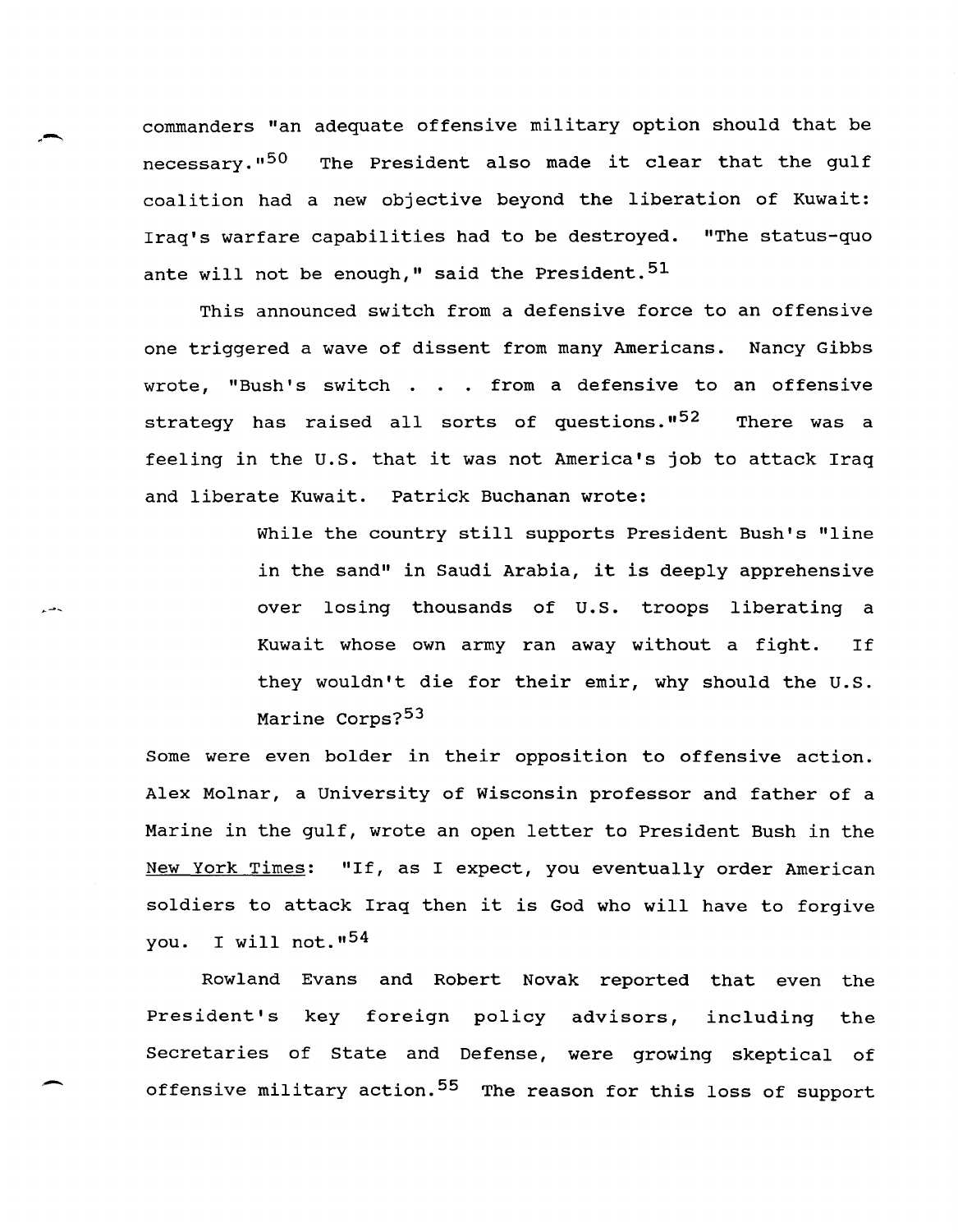may have been that President Bush was not making the case for war well enough. "Bush has . . . failed so far to answer effectively the war critics," wrote George Church.<sup>56</sup> A Time poll indicated that only 49% of Americans felt Bush had done a good job telling why u.s. troops were in the Middle East (45% said he had done a poor job). $57$ 

By late 1990 there was significant opposition to the idea of invading Kuwait to save it. otto Friedrich noted that "across the nation, a small but growing antiwar movement has started to mobilize."<sup>58</sup> This group was varied in both background and reason for opposing the attack. veterans groups challenged Bush to explain the goals of an attack. They refused to support a war without goals. involvement in which one third of the combatants would be Civil rights leaders criticized military minorities. Religious groups claimed that peaceful attempts at resolution had not been exhausted. College students did not protest the gulf involvement as greatly as some people had expected. This may have been due to the fact that the desert force was all volunteer. with no draft, the issue did not quite "hit home" with most college students.<sup>59</sup> By January, however, students were protesting on campuses and at the U.S. Capitol.

Perhaps the most significant opposition to President Bush's plans for offense came from conservatives. <u>Newsweek</u> wrote: "Traditionally, it has been not liberals but . . radicans and isolationist Republicans who have most loudly opposed military involvement . . . The gulf  $\ldots$  is reverting to this historical pattern.<sup>"60</sup> Most liberals were decidedly quiet during the Fall

-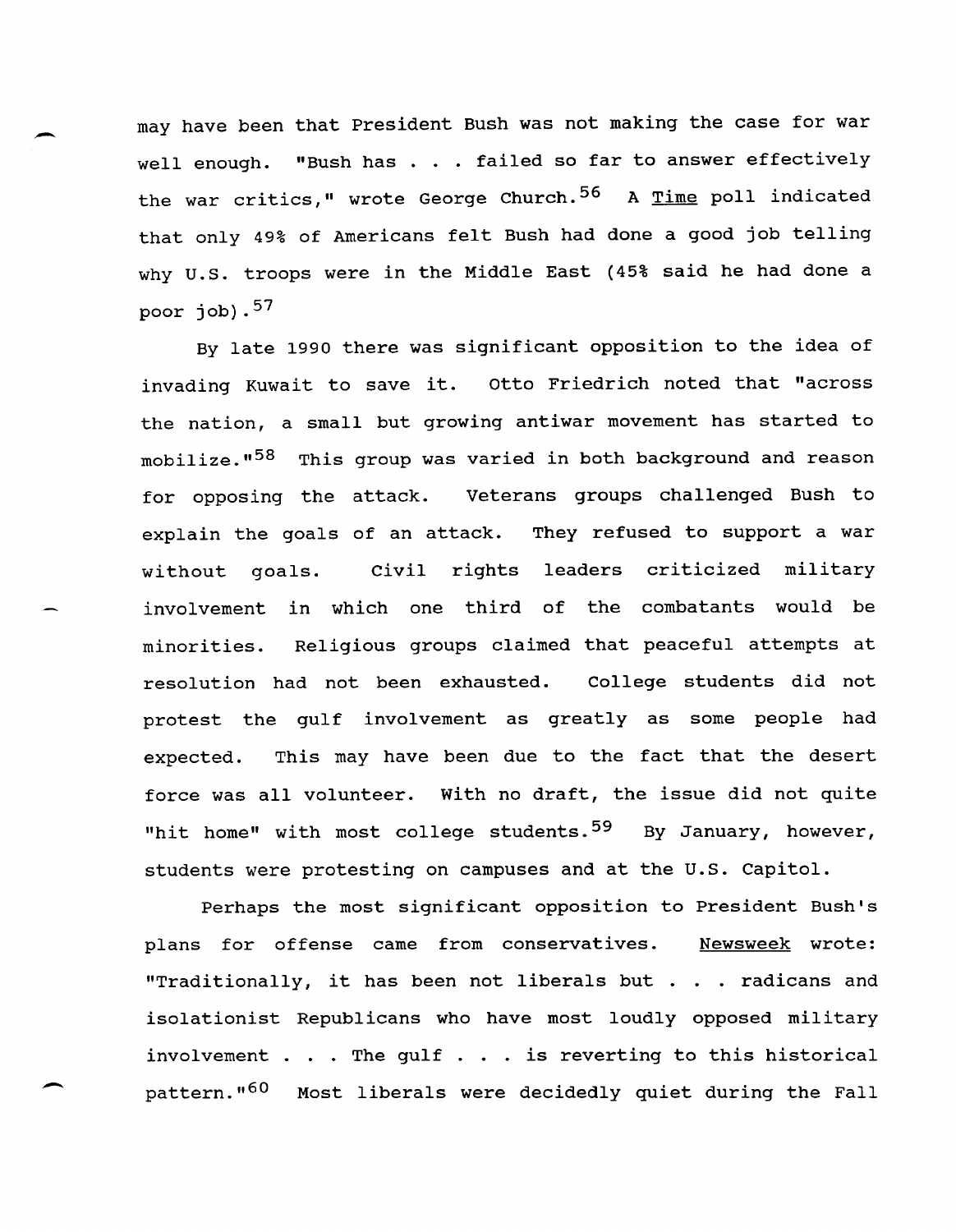of 1990, and conservatives tended to dominate the opinion pages because they were arguing opposite sides of the issue.<sup>61</sup> Most conservatives stood squarely with the President, including William Safire, Henry Kissenger, R. Emmett Tyrell, Alan Keyes, Mona Charen, and Thomas Sowell. National Review lent early support to President Bush. <sup>62</sup> The Wall Street Journal wrote, "The goal of the u.S. and its supporting forces in the Persian Gulf should be . . . to win.<sup>163</sup> still, the conservative "doves" were more vocal than most other war opponents, and they made the clearest case against war that could be found in the opinion pages of the u.s. media. For that reason conservative opposition to the war deserves special mention.

-

-

Conservatives who opposed attacking Iraqi forces included Robert Novak, Patrick Buchanan, Jeane Kirkpatrick, wick Allison, and Tom Bethel. The libertarian Cato Institute also stood against war.<sup>64</sup> These conservatives refuted Bush's claim that principle demanded America take a stand against Saddam Hussein. Patrick Buchanan conceded that Iraq's annexation of Kuwait was brutal but replied, "So was Indonesia's rape of east Timor, China's move into Tibet, Moscow's lunge into Afghanistan."<sup>65</sup> In none of those three previous cases did the U.S. seriously consider using military force of its own to right matters.

Conservative doves also questioned the "oil" argument, claiming that the U.S. was not dependent upon the middle east to maintain its energy level. Saddam Hussein would not be able to control the price of oil, they said, any more than OPEC during its price-setting attempts.<sup>66</sup> Newsweek lent support to this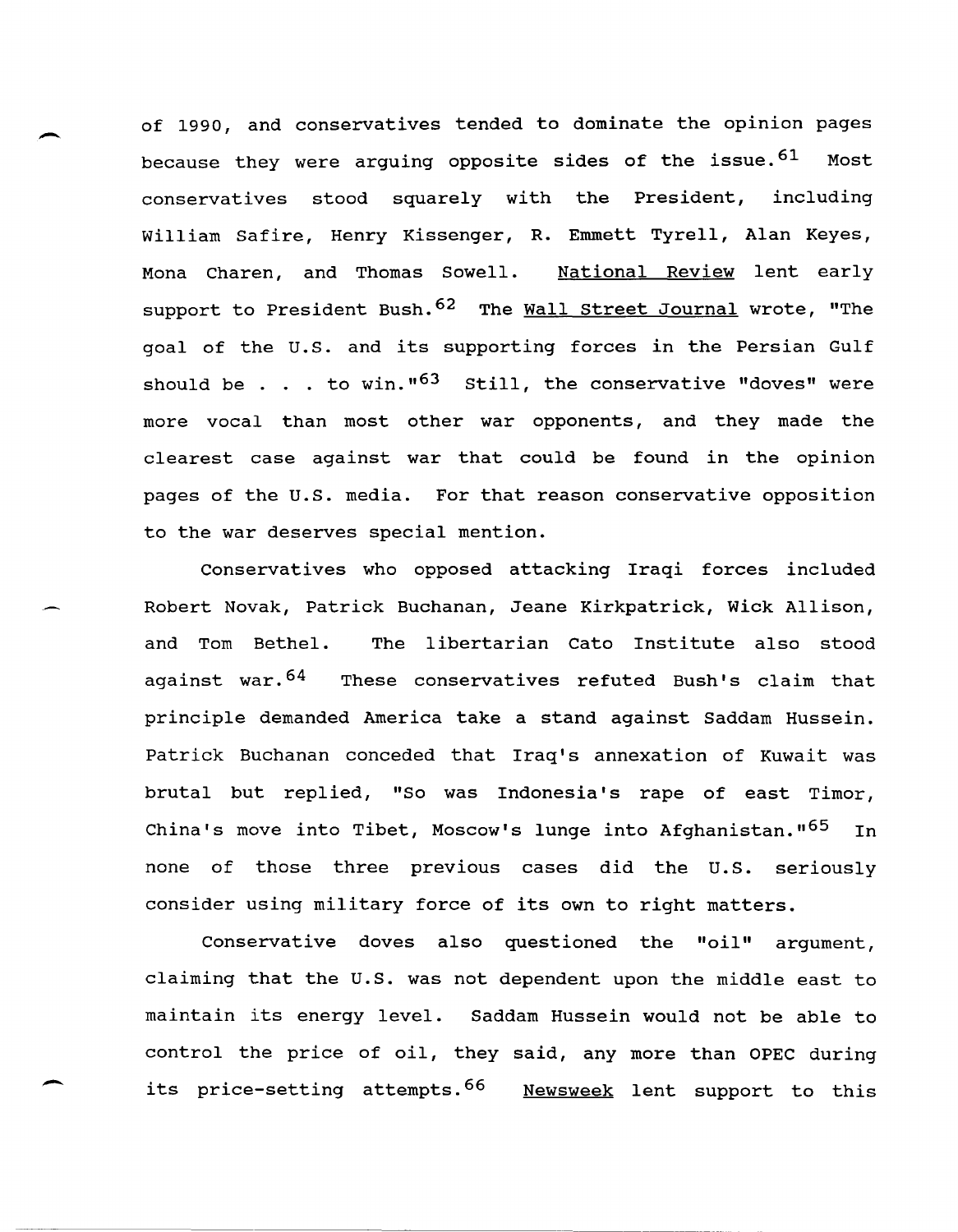position: "The soviet Union is the world's largest oil producer, and Kremlin officials think their oil could help make up for the loss of crude from Iraq and Kuwait--if the U.S. provides the technology and investment needed.<sup>"67</sup> Even hawkish National Review admitted, "The united states is comparatively well positioned to do without Middle Eastern oil altogether if it has  $to.$ ,,,68

The conservative war opponents also argued that, with no vital u.s. interest at stake, and no treaty commitment to Kuwait, America should mind its own business, instead of playing the role of global police officer.<sup>69</sup> Wick Allison arqued that the President's plans sounded too much like Wilsonian intervention.<sup>70</sup> other conservative doves claimed the u.s. was choosing to be an empire rather than the republic its founders envisioned.

-

 $\overline{\phantom{a}}$ 

Saddam Hussein's nuclear and chemical threat was dismissed as well. Antiwar conservatives pointed out the the U.S. government. had estimated it would be 5-10 years before Saddam had nuclear capability. On the issue of chemical and biological weapons, the doves pointed to remarks by Iraq's foreign minister that he so greatly feared U.S. retaliation that he would not use gas weapons until America had used nuclear weapons on Iraq.<sup>71</sup> Joseph Sobran summed up conservative dissatisfaction with the case of the Bush Administration: "The wise heads have so many rationales for war, pronto. One good one would do." $72$ 

Congress did not get into the war debate until late in the Fall of 1990. On October 2, the Senate had voted to back deployment, but that backing did not cover war. Most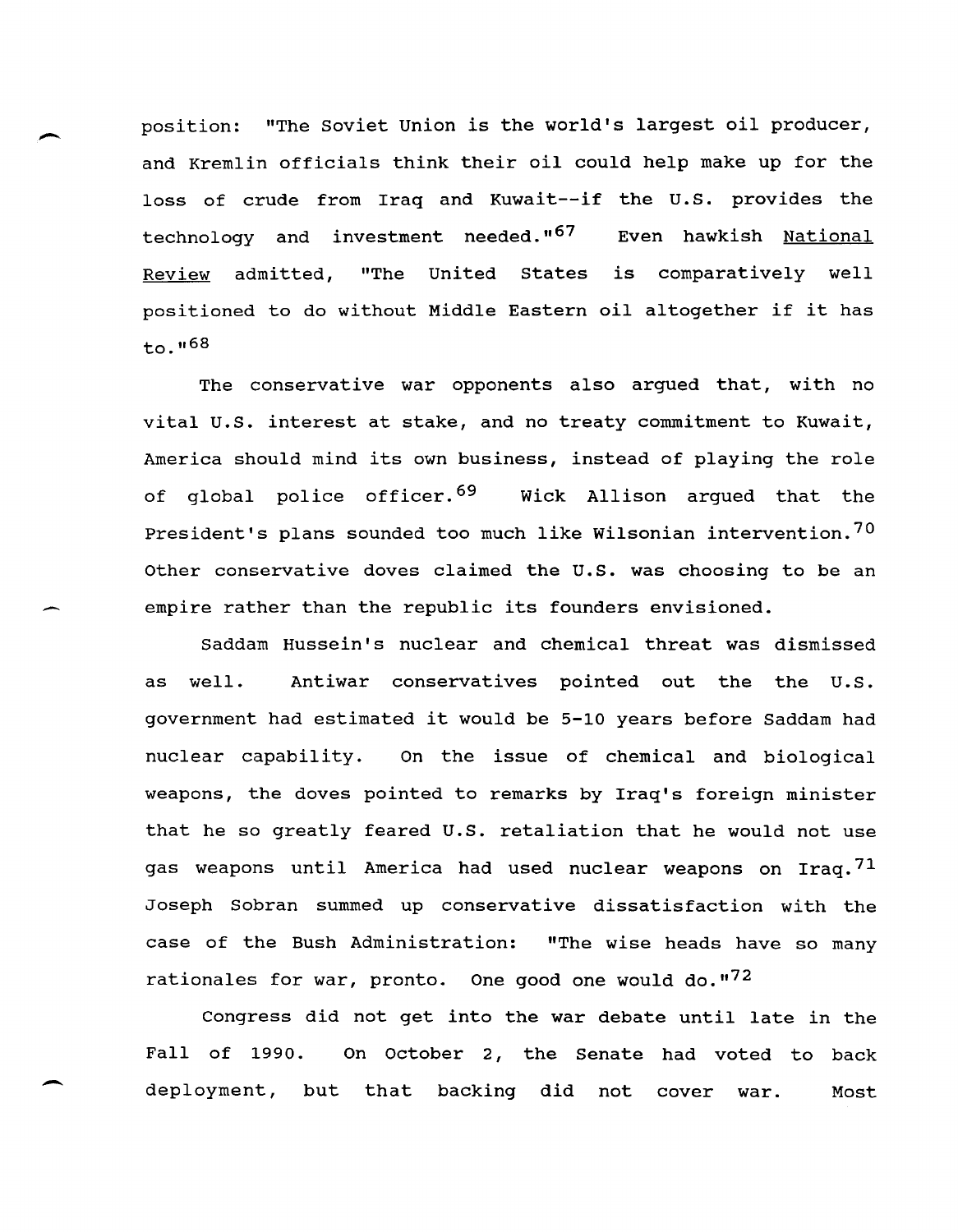Representatives and Senators were not eager to talk about the gulf situation until after the November elections were over. Patrick Buchanan wryly noted that "Democrats, with the election over, have rediscovered their voice boxes.<sup>"73</sup>

Initially, Congress debated whether it even needed to debate the issue of war. Secretary of Defense Dick Cheney maintained the President did not need permission to send troops into action in the desert.<sup>74</sup> Senate Majority Leader George Mitchell disagreed, and so did most of the Congress. Even those on the Hill who supported the President, such as Indiana's Richard Lugar, called for a vote to get congressional approval. George Bush feared such a vote, because he felt there was a chance he might lose.<sup>75</sup> The President reasoned that even a close victory in the Congress might be encouraging to Saddam Hussein. Debate opened on Capitol Hill in both houses on January 10, 1991. When the Congress finally voted, the result was indeed close. President Bush received approval for war, 250-183 in the House, and 52-47 in the Senate. The conservative Republicans in congress uniformly supported the President, who also picked up some Democratic votes for his margins of victory.<sup>76</sup>

As the January 15 deadline approached, President Bush also met with resistance from the Soviet Union. The Soviets had supported Bush early in the gulf situation, but they soon began to relent. It was not in the best interest of the Soviets to have Iraq destroyed. Newsweek reported that "the Soviets have a vested economic and political interest in Saddam's regime, which owes them billions of dollars for arms purchases."<sup>77</sup> For this

-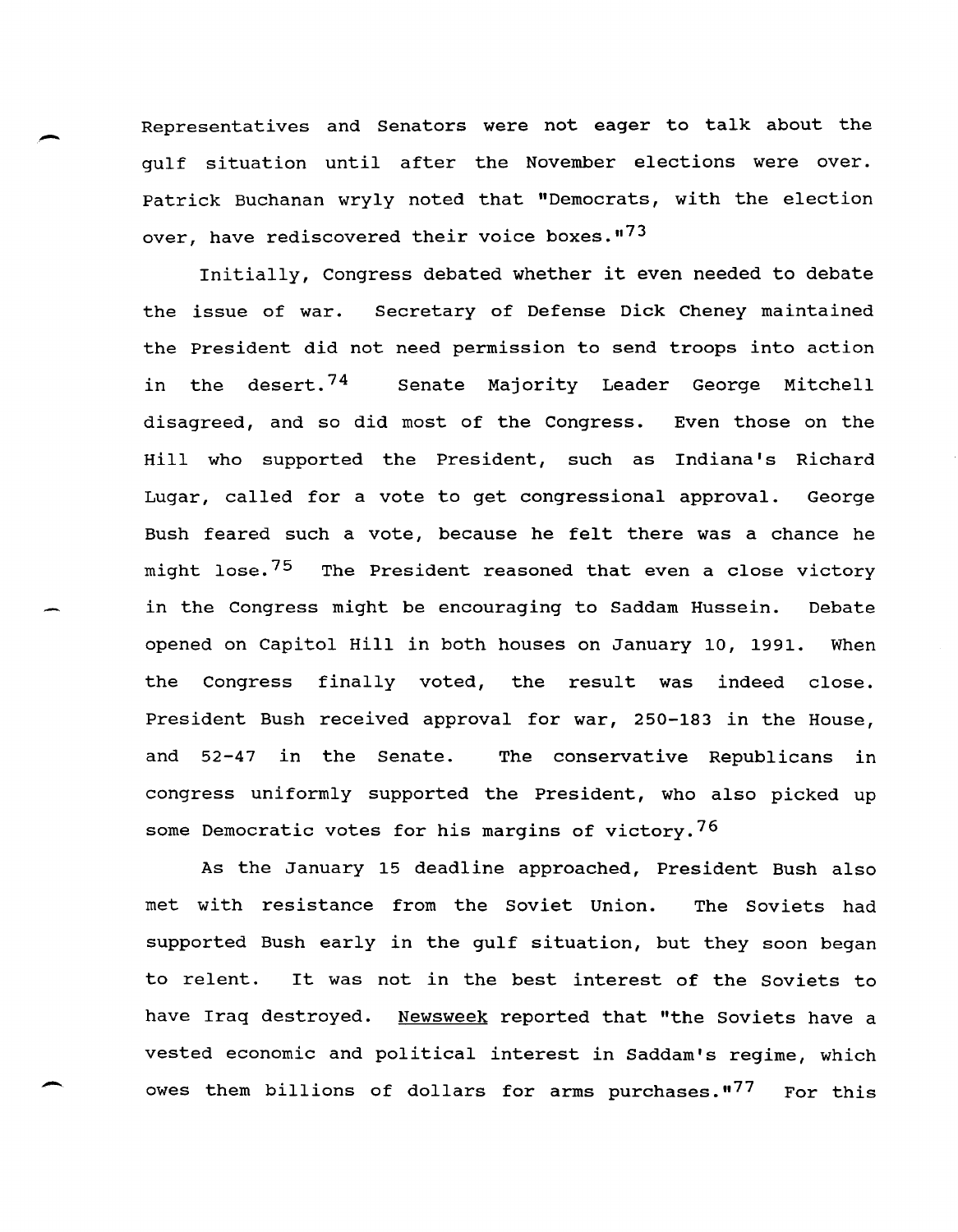reason, 193 soviet military specialists remained inside Iraq after the August 2 invasion of Kuwait.<sup>78</sup>

The President also had to contend with Mikhail Gorbachev himself. On October 28, Gorbachev said that Iraq may be softening, and that force should not be used.<sup>79</sup> The Soviet President continued to hold out on backing George Bush for an attack in the gulf. Not until days before the January 15 deadline did Gorbachev give Bush his personal assurance that the Soviets were fully behind the U.N. coalition.

Finally, President Bush had to contend with the diplomatic initiatives of Saddam Hussein. Saddam had taken hostages in early August, but he began releasing women and children near the end of the month. On December 6, Saddam promised to release all hostages. This action hurt Bush's case for war. Lisa Beyer wrote, "[this] makes it harder for the Bush Administration to sell an offensive action to the American Congress and public." $80$ Iraq promised "the Mother of all Battles" if Bush decided to fight. <sup>81</sup> President Bush replied, "I am more determined than ever to see that this invading dictator gets out of Kuwait with no compromise of any kind whatsoever.  $182$ 

In early December President Bush announced a last chance for peace. Iraq's foreign minister would be welcomed to Washington, and Secretary of State James Baker would travel to Baghdad. <sup>83</sup> During these talks, perhaps the dispute could be resolved. The results were disappointing, however. The final negotiations between Baker and Iraq's Tariq Aziz broke down in early January. 84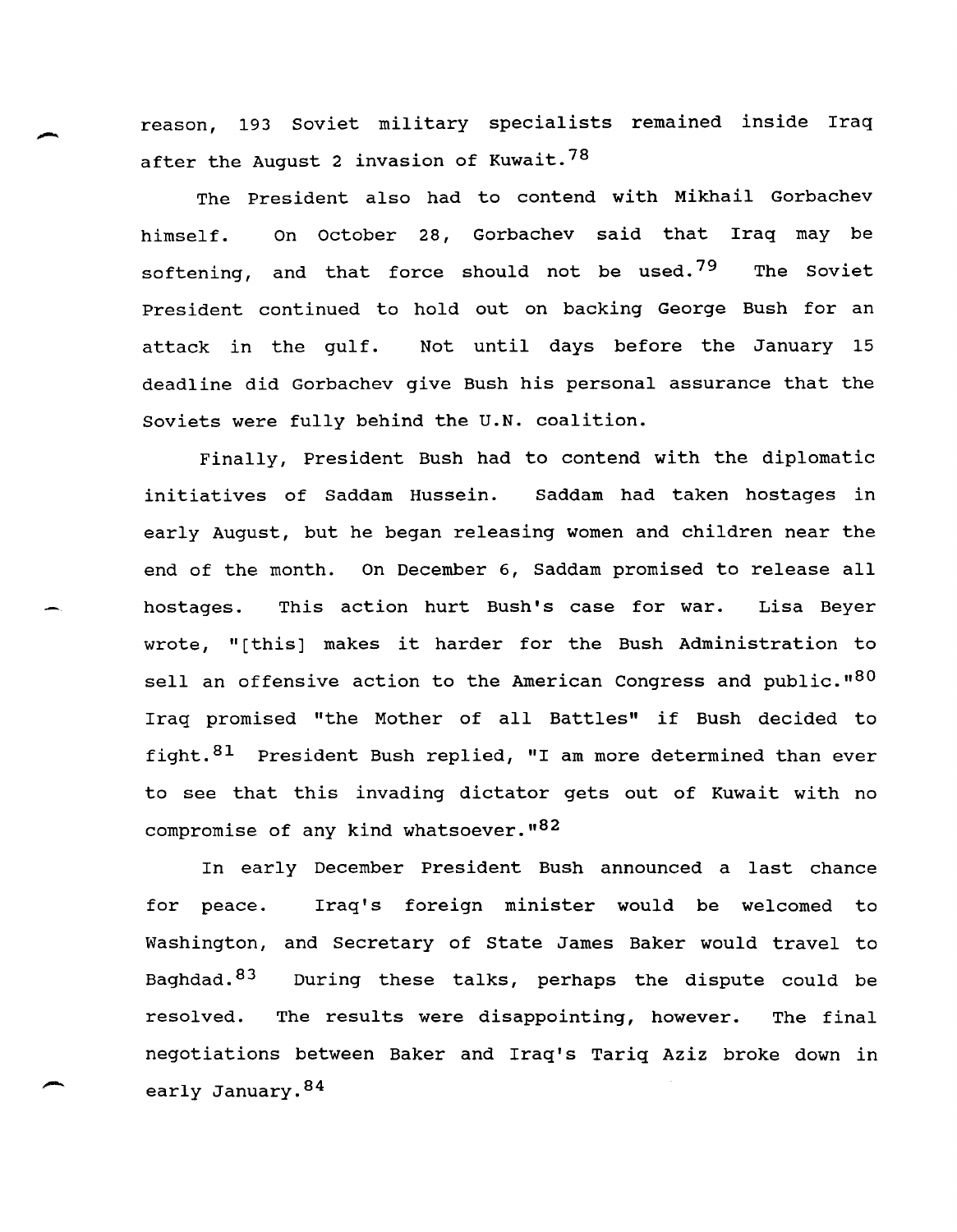On January 10, 1991, a Time/CNN poll showed that 45% of the American people favored continuing the sanctions against Iraq. Another 41% said the U.S. should go to war with Saddam Hussein.  $85$ However, George Bush had cleared all of the necessary hurdles for starting conflict. The President had the approval of the world community, evidenced by the U.N. votes. He also had approval from both houses of Congress, although the vote was very close in the Senate. The decision was left in the President's hands. On January 16, 1991, George Bush led a divided country across the Rubicon.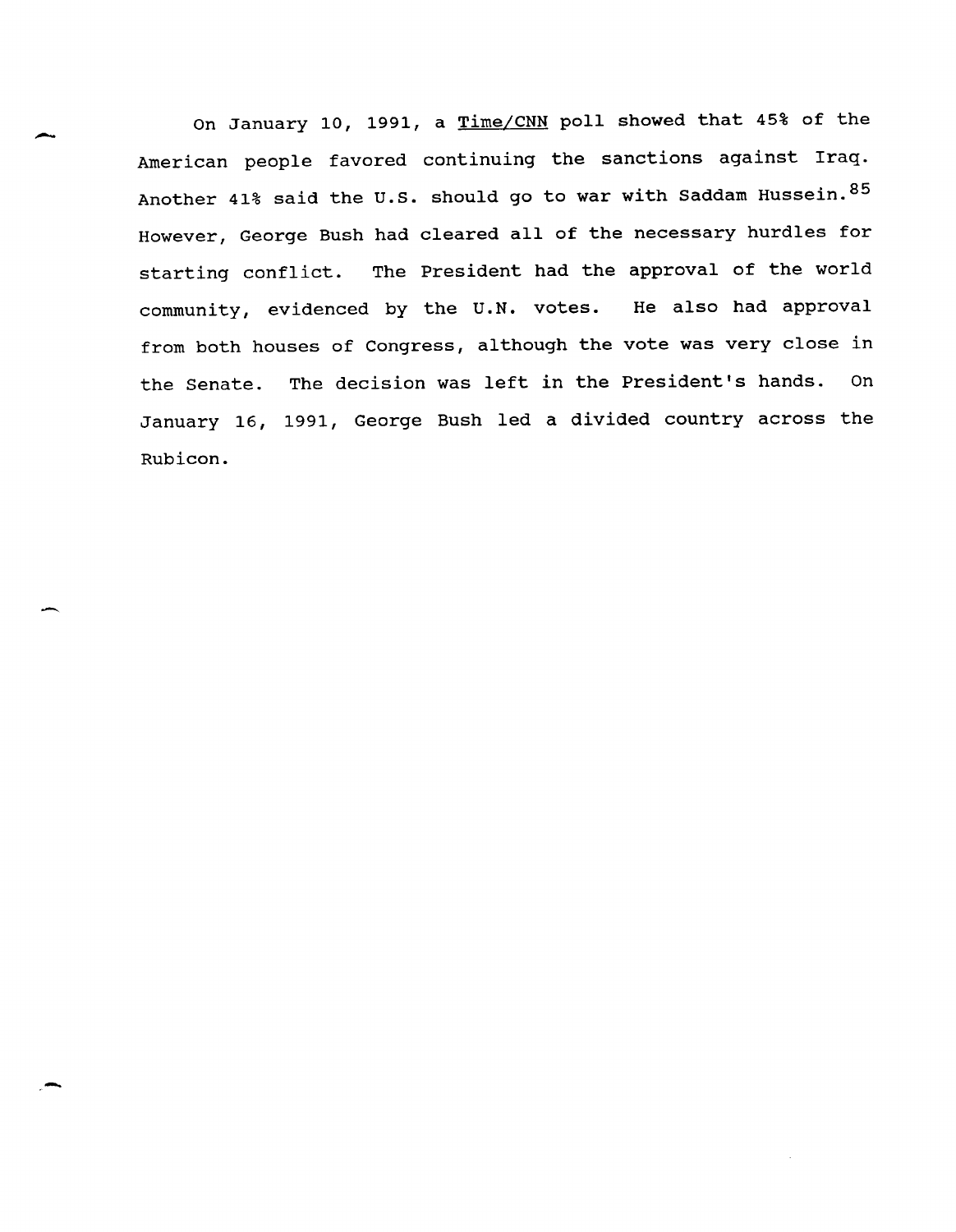### NOTES

- 1. World Book Encyclopedia. Field Enterprises Education Corporation: Chicago, 1971: vol. 3 p. 13.
- 2.Newsweek. "will They Hold?" 24 Sep. 1990: p. 20.
- 3.Buchanan, Patrick J. "The Middle East--Bush's Box." <u>Patrick</u> nanan, racrion of the measure during part. 1990: p. 1.
- 4. Talbott, Strobe. "Woodrow Wilson in the Gulf." Time. 24 Dec. 1990: p. 43.
- 5. Morrow, Lance. "A Long Hallucination of War." Time. 10 Dec. 1990: p.40.
- 6.Newsweek. "Battle Ready." 20 Aug. 1990: p. 20.
- 7.Newsweek. "Battle Ready." 20 Aug. 1990: p. 24.
- 8.vital Speeches of the Day. 1990: p. 675. "Iraq Invasion of Kuwait." 1 Sep.
- 9. <u>Vital Speeches of the Day</u>. "Iraq Invasion of Kuwait." 1 Sep. 1990: p. 675.
- 10.Newsweek. "Drawing the Line." 20 Aug. 1990: p. 18.
- 11.Nolan, Bruce. "Ready for Action." <u>Time</u>. 12 Nov. 1990: p. 27.
- 12.Newsweek. "Rallying 'Round the Flag." 20 Aug. 1990: p. 21.
- 13.Newsweek. "Battle Ready." 20 Aug. 1990: p. 21.
- 14.Newsweek. "Battle Ready." 20 Aug. 1990: p. 22.
- 15.Newsweek. "Will They Hold?" 24 Sep. 1990: p. 21.
- 16.Newsweek. "The Moscow Connection." 17 Sep. 1990: p. 25.
- 17.Newsweek. "Shared Goals." 17 Sep. 1990: p. 21.
- 18. Newsweek. "A Common Purpose--Or a Common Enemy." 24 Sep. 18. <u>Newsweek</u>. "A<br>1990: p. 24.
- 19.Newsweek. "Battle Ready." 20 Aug. 1990: p. 20.
- 20.Beyer, Lisa. "Saddam Hussein as the Lesser of Two Evils." Time. 15 Oct. 1990: p. 54.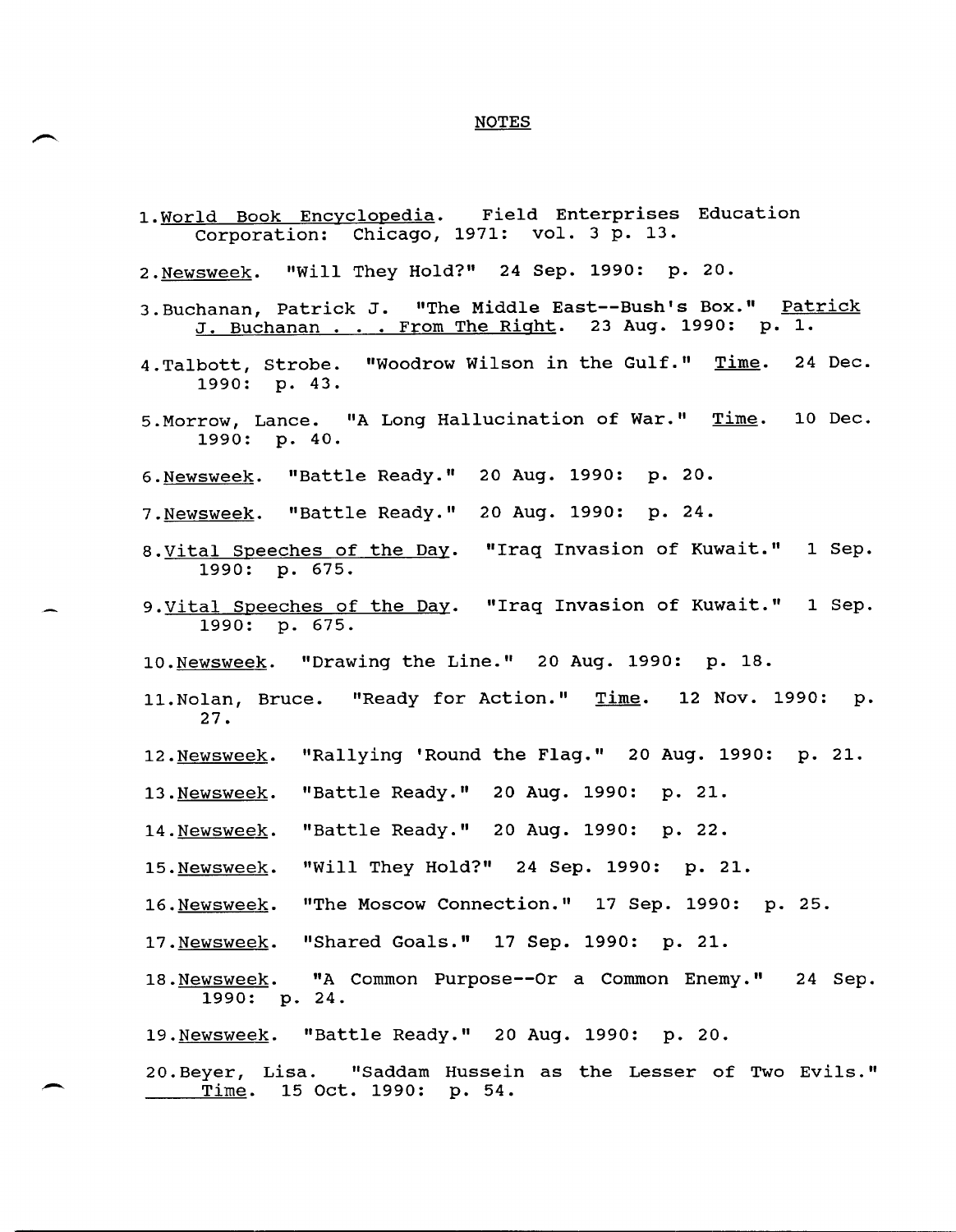- 21. Talbott, Strobe. "Woodrow Wilson in the Gulf." Dec. 1990: p. 45. Time. 24
- 22. Vital Speeches of the Day. "Iraq Invasion of Kuwait." 1 Sep. 1990: p. 675.
- 23.Newsweek. 27. "The First Test of Our Mettle." 24 Sep. 1990: p.
- 24. Rusher, William. "Saddam Hussein and Us." National Review. 5 Nov. 1990: p. 58.
- 25.Newsweek. "staring Down the Bully." 3 Sep. 1990: p. 18.
- 26. Church, George. "Raising the Ante." Time. 19 Nov. 1990: p. 51.
- 27. Vital Speeches of the Day. "Iraq Invasion of Kuwait." 1 Sep. 1990: p. 675.
- 28.Newsweek. p. 27. "And Now: the War of the Future." 13 Aug. 1990:
- 29.Newsweek. p. 26. "And Now: the War of the Future." 13 Aug. 1990:
- 30. Vital Speeches of the Day. "Iraq Invasion of Kuwait." 1 Sep. 1990: p. 675.
- 31. Church, George. "The Case for War." Time. 26 Nov. 1990: p. 106.
- 32.Newsweek. "War Path." 27 Aug. 1990: p. 19.
- 33.Friedrich, Otto. "Time for Doubt." <u>Time</u>. 26 Nov. 1990: p. 31.
- 34.Newsweek. p. 26. "The Specter of Iraq's Poison Gas." 20 Aug. 1990:
- 35.Time. "The Germs of War." 10 Dec. 1990: p. 39.

- 36.Doerner, William. "When Will Saddam Get the Bomb?" Time. 10 Dec. 1990: p. 38.
- 37.Church, George. "The Case for War." Time. 26 Nov. 1990: p. 106.
- 38. Doerner, William. "When will Saddam Get the Bomb?" Time. 10 Dec. 1990: p. 38.
- 39.Church, George. "Trip Wires to War." Time. 29 Oct. 1990: p. 49.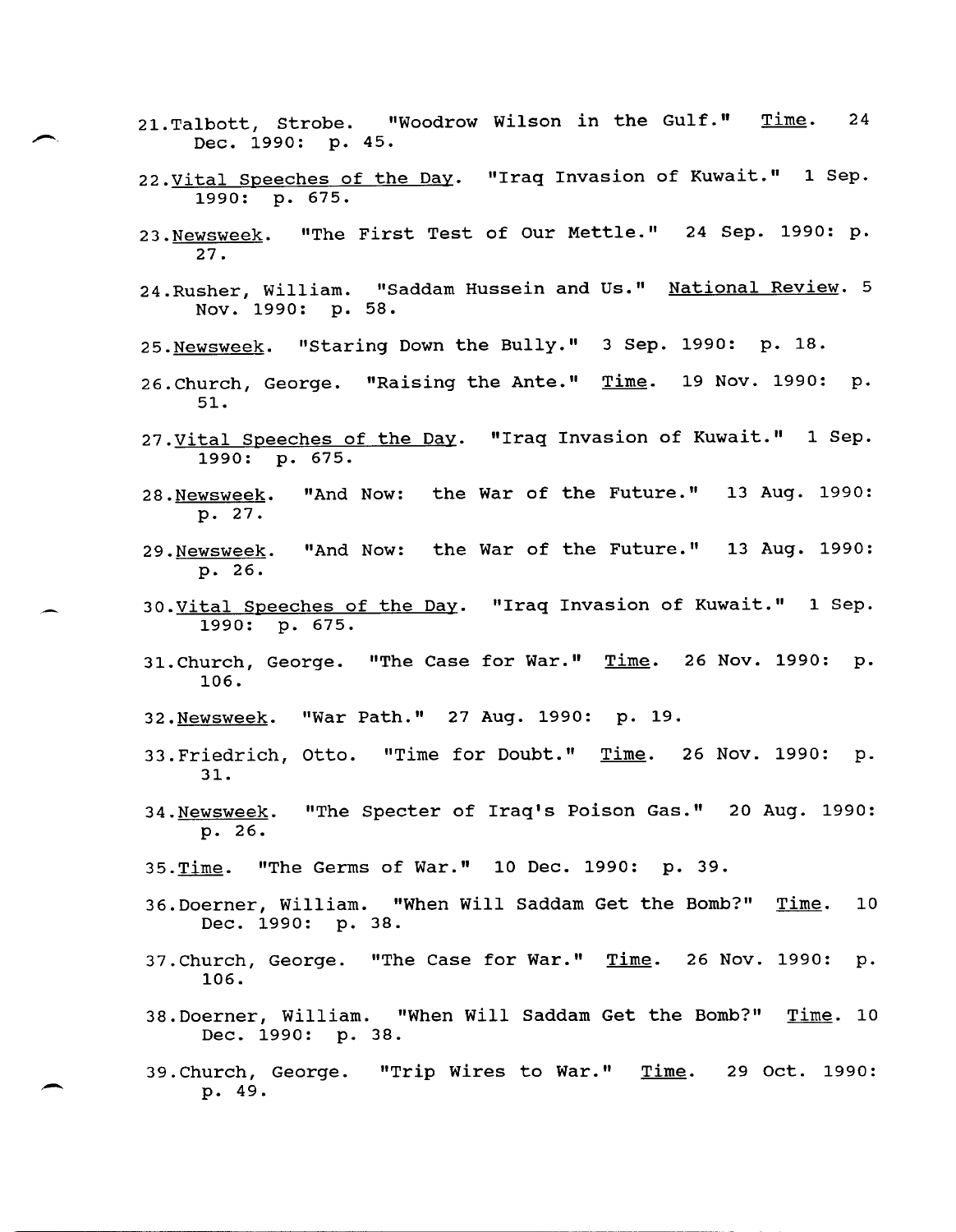- 40.Kramer, Michael. "Deadline: January 15." <u>Time</u>. 10 Dec. 1990: p. 26.
- 41. Newsweek. "Baghdad's Bully." 13 Aug. 1990: p. 18.
- 42.Beyer, Lisa. "Options for Peace." <u>Time</u>. 17 Dec. 1990: p. 29.
- 43.Rubenstein, Ed. "Can Sanctions Work?" <u>National Review</u>. Dec. 1990: p. 12. 31
- 44. Lacayo, Richard. "Mixed Signals on Sanctions." Time. Dec. 1990: p. 32. 17
- 45.Newsweek. "Shared Goals." 17 Sep. 1990: p. 23.
- 46.Rubenstein, Ed. "Can Sanctions Work." National Review. 31 Dec. 1990: p. 12.
- 47.Church, George. "Raising the Ante." Time. 19 Nov. p. 48. 1990:
- 48.Newsweek. "Shared Goals." 17 Sep. 1990: p. 22.

-.

- 49. Talbott, Strobe. "Resisting the Gangbusters Option." Time. 15 Oct. 1990: p. 56.
- 50. Church, George. "Raising the Ante." Time. 19 Nov. 1990: p. 49.
- 51. Kramer, Michael. 1990: p. 26. "Deadline: January 15." Time. 10 Dec.
- 52.Gibbs, Nancy. "Giving Peace a Chance." <u>Time</u>. 26 Nov. 1990: p. 33.
- 53.Buchanan, Patrick J. "Tax Follies, Gulf Dilemna, Sex Fraud."<br>Patrick J. Buchanan . . . From The Right. 14 Oct. 1990: p. Patrick J. Buchanan . . . From The Right. 14 Oct. 1990: p.<br>2.
- 54.Gibbs, Nancy. "Giving Peace a Chance." Time. 26 Nov. 1990: p. 33.
- 55.Buchanan, Patrick J. "Is It All Over For Kuwait?" Patrick J. Buchanan . . . From The Right. 14 Oct. 1990: p. 5.
- 56.Church, George. "Raising the Ante." Time. 19 Nov. 1990: p. 51.
- 57.Gibbs, Nancy. "Giving Peace a Chance." <u>Time</u>. 26 Nov. 1990: p. 33.
- 58.Friedrich, Otto. "Time for Doubt." <u>Time</u>. 26 Nov. 1990: p. 30.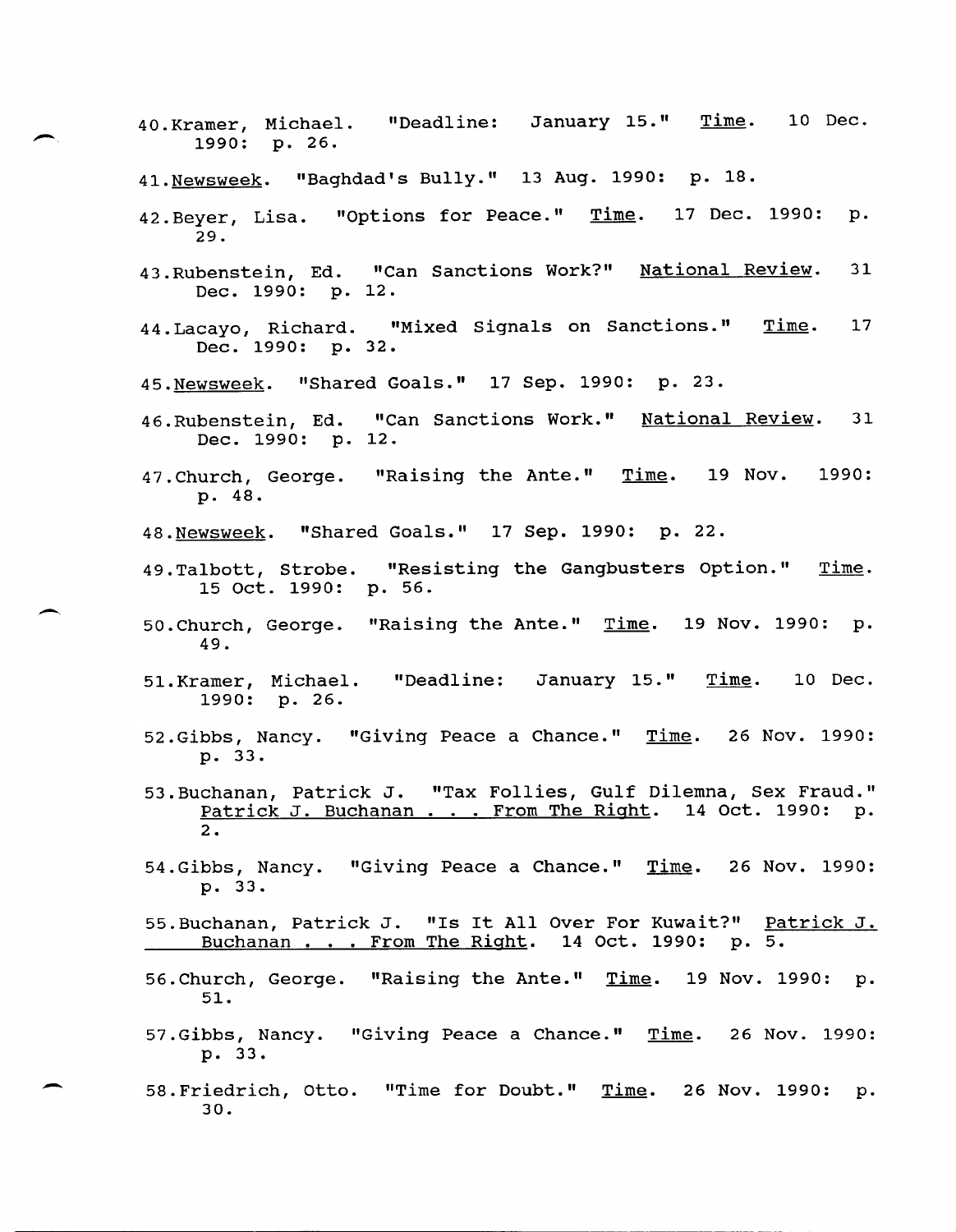- 59.Gibbs, Nancy. "Giving Peace a Chance." <u>Time</u>. 26 Nov. 1990: p. 33.
- 60. Newsweek. "The Necessity of Dissent." 3 Sep. 1990: p. 40.
- 61. National Review. "The Week." 1 Oct. 1990: p. 10.
- 62. National Review. "Quick On the Draw." 3 Sep. 1990: p. 11.
- 63.Rusher, William. "Saddam Hussein and Us." <u>National Review</u>. 5 Nov. 1990: p. 58.
- 64.Rusher, William. "Saddam Hussein and Us." <u>National Review</u>. 5 Nov. 1990: p. 58.
- 65.Buchanan, Patrick J. "PJB Answers the Vice-President."<br>Patrick J. Buchanan . . From The Right. 15 Nov. 1990: p. 3. 15 Nov. 1990: p.
- 66.Freeman, Neal. "A Director Dissents." <u>National Review</u>. 5 Nov. 1990: p. 60.
- 67. Newsweek. "Shared Goals." 17 Sep. 1990: p. 23.

-

- 68.Rusher, William. "Saddam Hussein and Us." National Review. 5 Nov. 1990: p. 60.
- 69.Buchanan, Patrick J. "Is It AllOver for Kuwait?1I Patrick J. Buchanan ... From The Right. 22 Oct. 1990: p. 5.
- 70.Allison, Wick. "The Uses of American Power." National **Review.** 19 Nov. 1990: pp. 43-44.
- 71. Buchanan, Patrick J. liThe Middle East--Bush's Box.1I Patrick J. Buchanan ... From The Right. 23 Aug. 1990: p. 2.
- 72. Sobran, Joseph. "Why National Review Is Wrong." National Review. 15 Oct. 1990: pp. 64,92.
- 73.Buchanan, Patrick J. "Bush--The War, The Election, The Man."<br>Patrick J. Buchanan . . . From The Right. 15 Nov. 1990: p. 1.
- 74.Elson, John. "Just Who Can Send Us To War?" <u>Time</u>. 17 Dec. 1990: p. 33.
- 75.Lacayo, Richard. 13. "On the Fence."  $Time$ . 14 Jan. 1991: p.</u>
- 76.Lacayo, Richard. "A Reluctant Go-Ahead." <u>Time</u>. 1991: p. 32. 21 Jan.
- 77. Newsweek. "Shared Goals." 17 Sep. 1990: p. 23.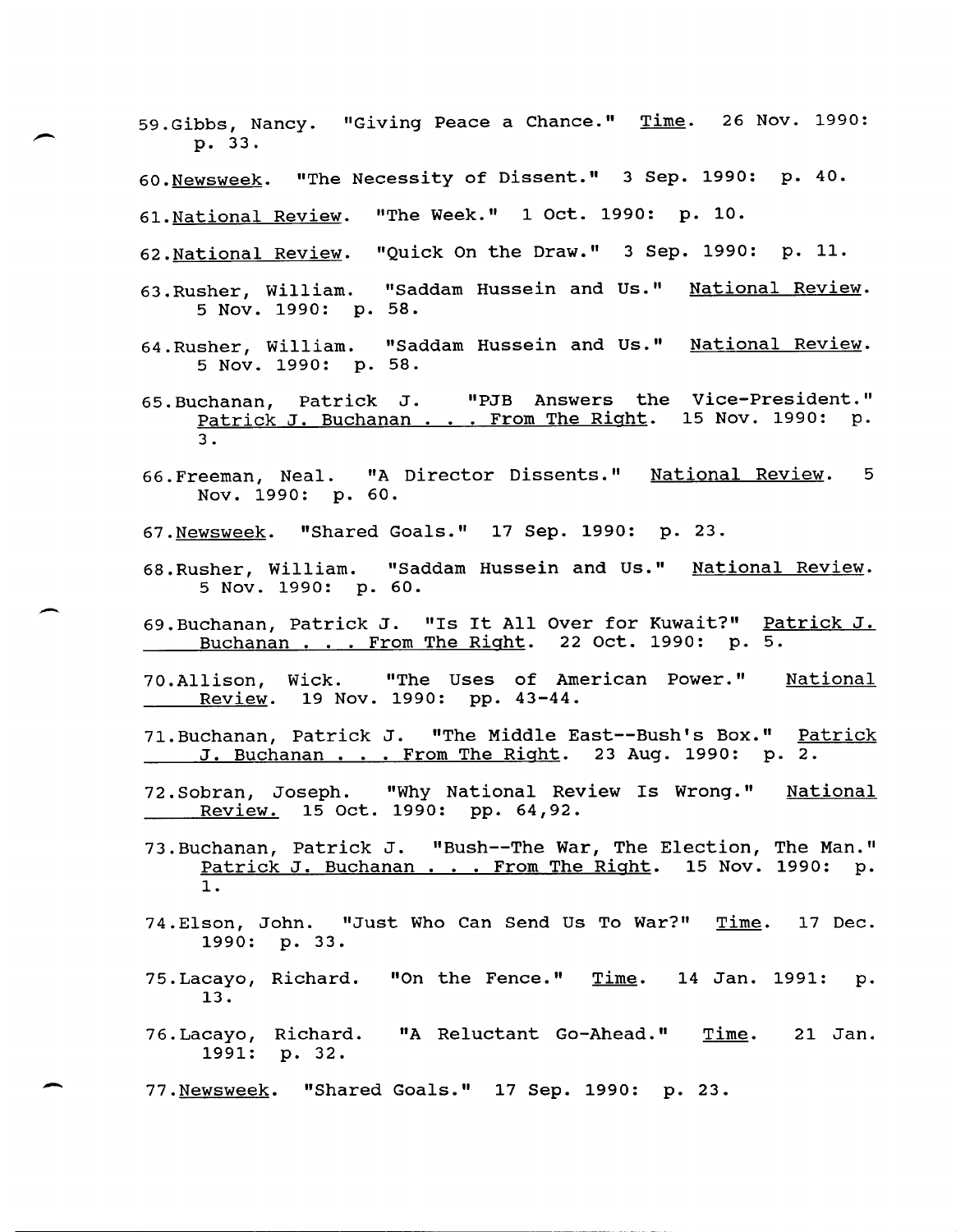78.Newsweek. "Shared Goals." 17 Sep. 1990: p. 22.

- 79.Kramer, Michael. 28. Time. 5 Nov. 1990: p.
- 80.Beyer, Lisa. "Options for Peace." <u>Time</u>. 17 Dec. 1990: p.  $\overline{2}8.$
- 81.Time. "Saddam's Strategies." 1 Oct. 1990: p. 50.

--

- 82.Kramer, Michael. <mark>"Wait A Minute."</mark> <u>Time</u>. 5 Nov. 1990: p. 38.
- 83.Kramer, Michael. 1990: p. 26. January 15." Time. 10 Dec.
- 84.Beyer, Lisa. "Last Gasps on the Negotiation Trail." 21 Jan. 1991: p. 30. Time.
- 85.Morrow, Lance. "Anxiety Before the Storm." Time. 1991: p. 36. 21 Jan.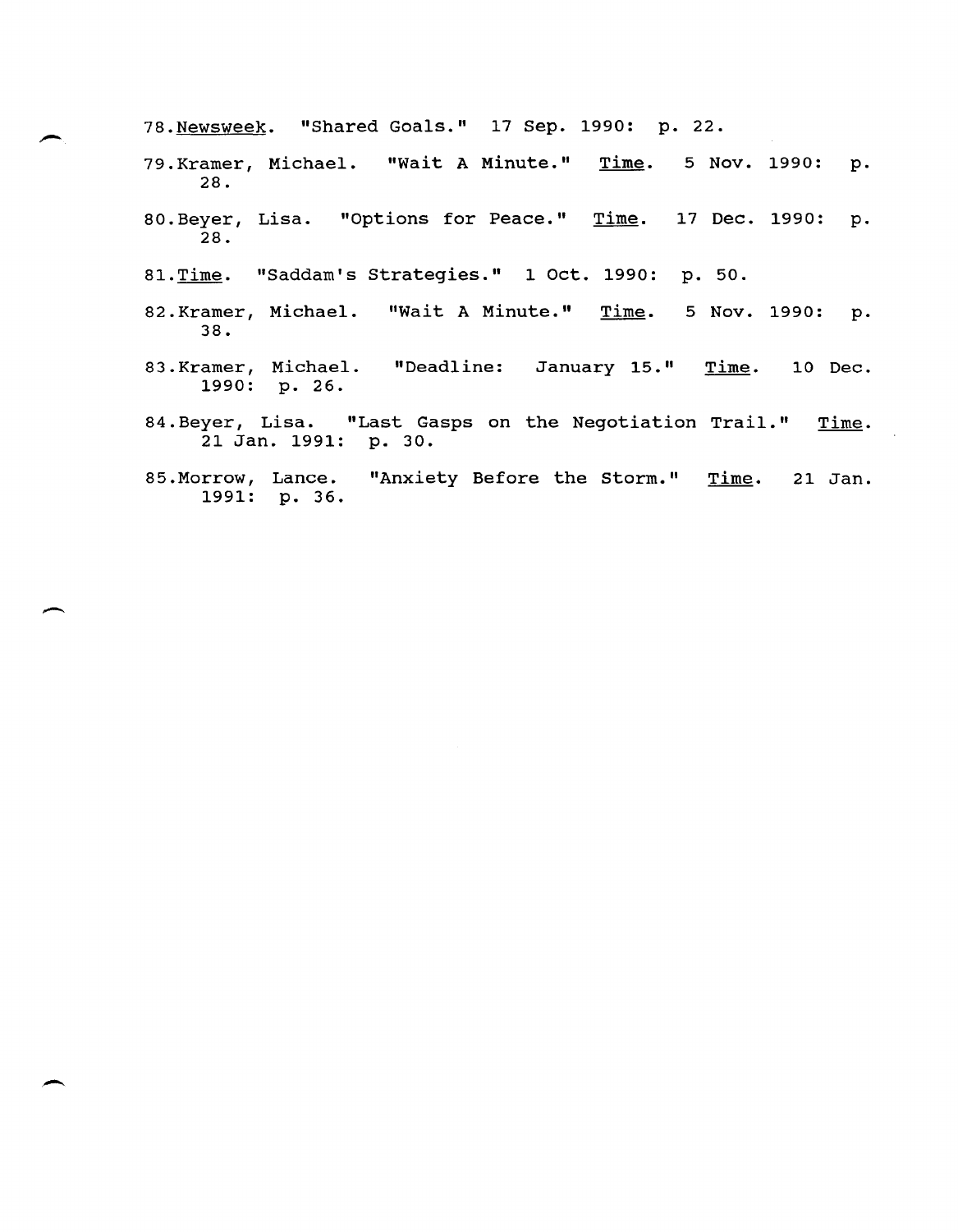#### BIBLIOGRAPHY

- Allison, Wick. "The Uses of American Power." <u>National Review</u>. 19 Nov. 1990: pp. 43-44.
- Beyer, Lisa. "Last Gasps on the Negotiation Trail." Time. 21 Jan. 1991: p. 30.
- Beyer, Lisa. "Options for Peace." Time. 17 Dec. 1990: p. 29.
- Beyer, Lisa. "Saddam Hussein as the Lesser of Two Evils." Time. 15 Oct. 1990: p. 54.
- Buchanan, Patrick J. "Bush--The War, The Election, The Man." Patrick J. Buchanan . . . From The Right. 15 Nov. 1990: p. 1.
- Buchanan, Patrick J. "Is It All Over For Kuwait?" Patrick J. Buchanan . . . From The Right. 14 Oct. 1990: p. 5.
- Buchanan, Patrick J. "PJB Answers the Vice-President." Patrick J. Buchanan . . . From The Right. 15 Nov. 1990: p. 3.
- Buchanan, Patrick J. "Tax Follies, Gulf Dilemna, Sex Fraud."<br><u>Patrick J. Buchanan . . . From The Right</u>. 14 Oct. 1990: 2.

 $\overline{\phantom{a}}$ 

-

- Buchanan, Patrick J. "The Middle East--Bush's Box." <u>Patrick J.</u><br>Buchanan . . . From The Right. 23 Aug. 1990: p. 1. Buchanan . . . From The Right. 23 Aug. 1990: p. 1.
- Church, George. "Raising the Ante." Time. 51. 19 Nov. 1990: p.
- Church, George. "The Case for War." Time. 106. 26 Nov. 1990: p.
- Church, George. "Trip Wires to War." <u>Time</u>. 29 Oct. 1990: p.<br>(20 *A* 0 49.
- Doerner, William. "When Will Saddam Get the Bomb?" <u>Time</u>. 10 Dec. 1990: p. 38.
- Elson, John. "Just Who Can Send Us To War?" 1990: p. 33. Time. 17 Dec.
- Freeman, Neal. "A Director Dissents." <u>National Review</u>. 5 Nov. 1990: p. 60.

Friedrich, Otto. "Time for Doubt." Time. 26 Nov. 1990: p. 31.

Gibbs, Nancy. "Giving Peace a Chance." Time. 26 Nov. 1990: p. 33.

Gorey, Hays. "A Senator of Candor, Most Rare." Time. 29 Oct.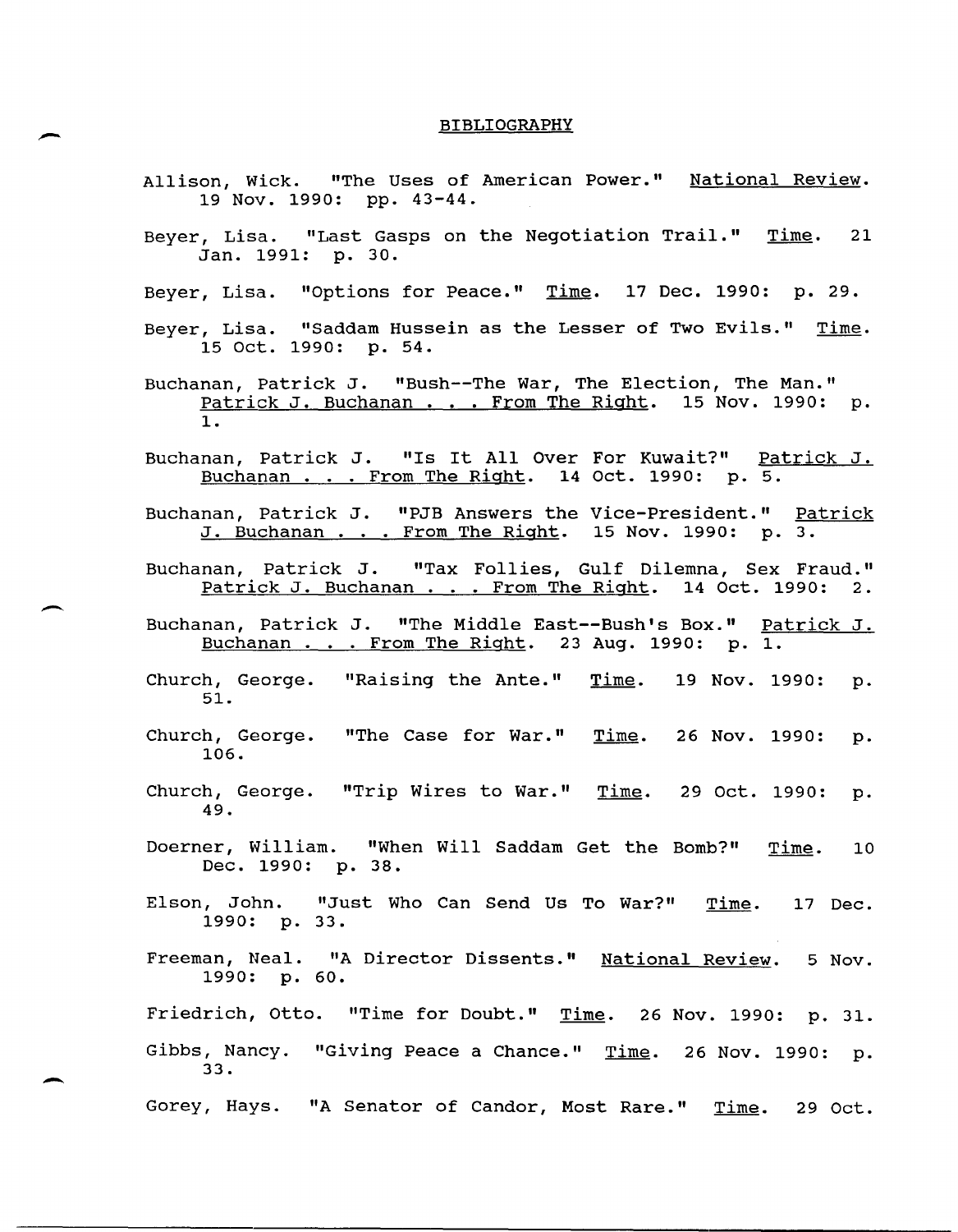1990: p. 96. Kramer, Michael. p. 26. "Deadline: January 15." Time. 10 Dec. 1990: Kramer, Michael. p. 25. "The Moment of Truth." Time. 21 Jan. 1991: Kramer, Michael. "Wait A Minute." Time. 5 Nov. 1990: p. 28. Krauthammer, Charles. "Can America Stand Alone?" Time. 22 Oct. 1990: p. 96. Lacayo, Richard. "A Reluctant Go-Ahead." <u>Time</u>. 21 Jan. 1991: p. 13. Lacayo, Richard. "Mixed Signals on Sanctions." Time. 1990: p. 32. 17 Dec. Lacayo, Richard. "On the Fence." Time. 14 Jan. 1991: p. 13. Morrow, Lance. "A Long Hallucination of War." 1990: p. 40. Time. 10 Dec. Morrow, Lance. "Anxiety Before the Storm." Time. 21 Jan. 1991: p. 36. Muncie star. impasse." 27 Jan. 1991: p. A3. "Kuwait invasion: Lurching from impasse to National Review. "The Week." 1 Oct. 1990: p. 10. National Review. "Quick On the Draw." 3 Sep. 1990: p. 11. Newsweek. "A Common Purpose--Or a Common Enemy." 24 Sep. 1990: p. 24. Newsweek. 27. "And Now: the War of the Future." 13 Aug. 1990: p. Newsweek. "Baghdad's Bully." 13 Aug. 1990: p. 18. Newsweek. "Battle Ready." 20 Aug. 1990: p. 20. Newsweek. "Drawing the Line." 20 Aug. 1990: p. 18. Newsweek. "Rallying 'Round the Flag." 20 Aug. 1990: p. 21. Newsweek. "Shared Goals." 17 Sep. 1990: 21. Newsweek. "Staring Down the Bully." 3 Sep. 1990: p. 18. Newsweek. 1990: p. 17. "Taking Sides: A Guide to the War of Ideas." 10 Sep.

 $\overline{\phantom{a}}$